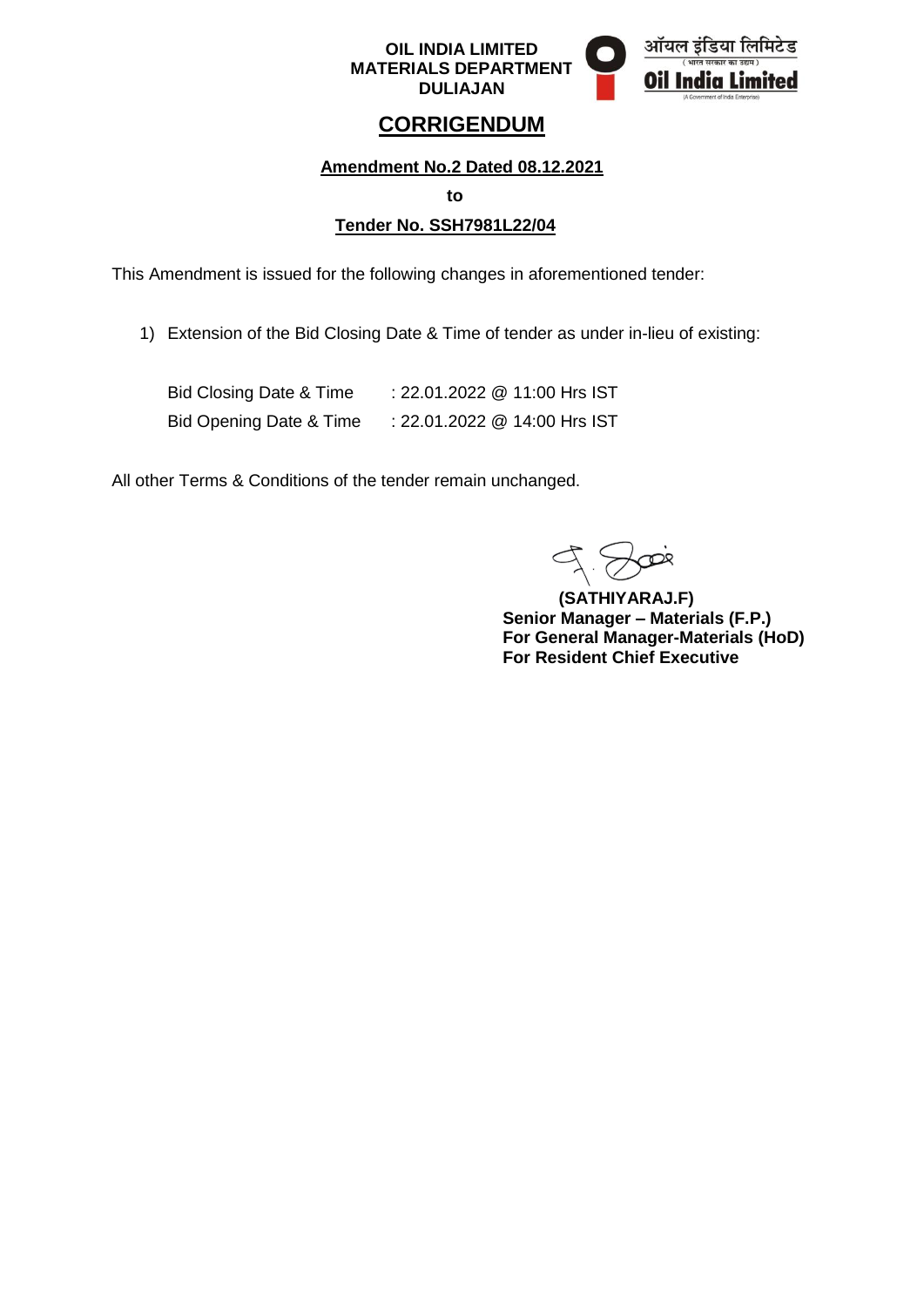#### **OIL INDIA LIMITED**

**(A Government of India Enterprise) Materials Department, Field Head Quarters, P.O. Duliajan, District – Dibrugarh, Assam, PIN-786602**



#### **CORRIGENDUM**

#### **Amendment No. 1 Dated 24.11.2021**

**To**

#### **Tender No. SSH7981L22/04**

1) This Amendment is issued to extend the Bid Closing Date & Time of the tender as under in-lieu of existing:

| Bid Closing Date & Time | : 08.12.2021 @11:00 Hrs. IST |  |
|-------------------------|------------------------------|--|
| Bid Opening Date & Time | : 08.12.2021 @14:00 Hrs. IST |  |

2) All other Terms & Conditions of the tender remain unchanged.

**(SATHIYARAJ.F) SENIOR MANAGER – MATERIALS (F.P.) FOR GENERAL MANAGER-MATERIALS (HoD) FOR RESIDENT CHIEF EXECUTIVE**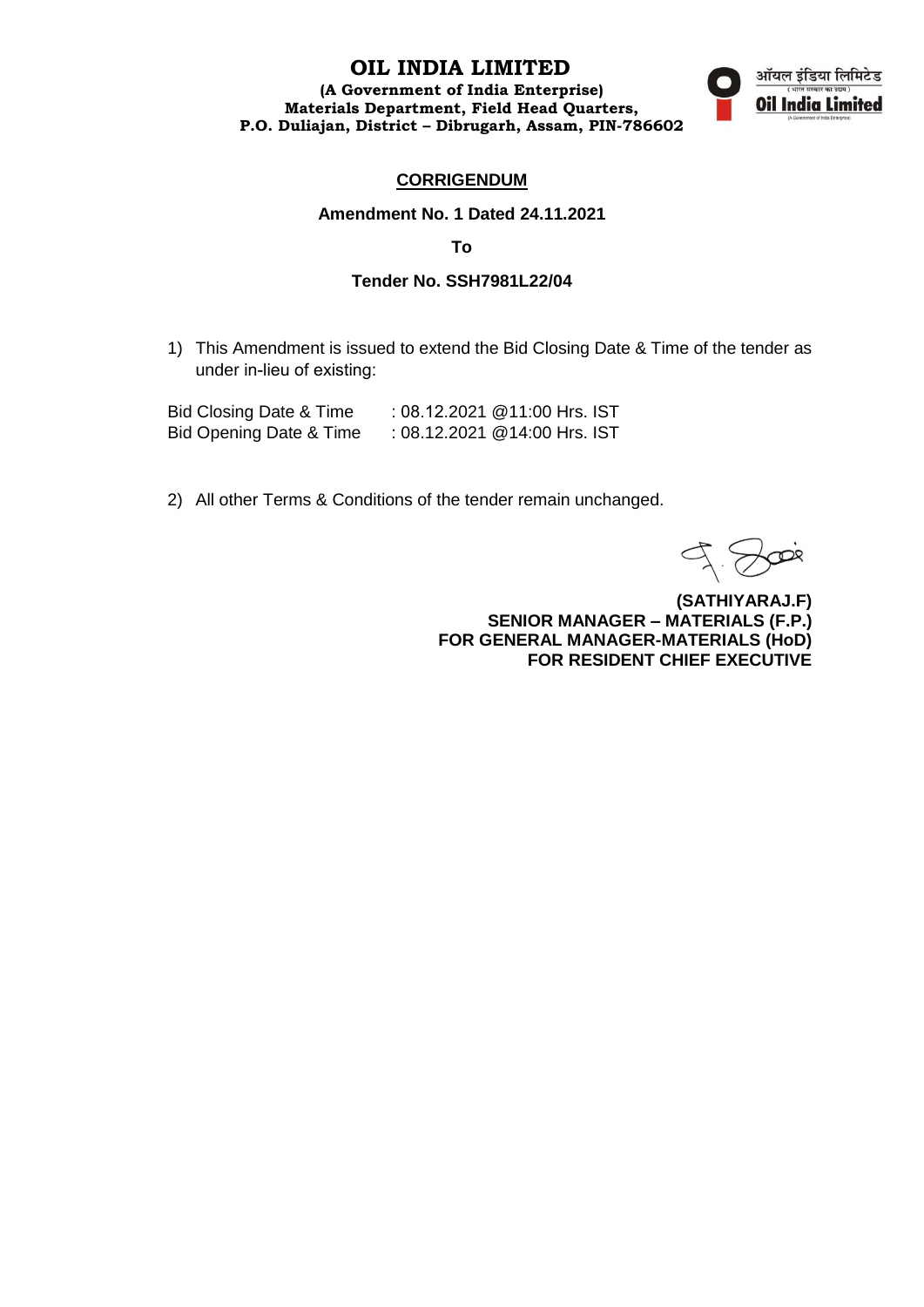Page : 1 / 1

# Tender No.:SSH7981L22/04

| <b>Bid Security Amount</b>                     | : INR | 0.00 OR USD<br>(or equivalent Amount in any currency)                | 0.00 |
|------------------------------------------------|-------|----------------------------------------------------------------------|------|
| <b>Bidding Type</b>                            |       | : Single Bid (Composite Bid)                                         |      |
| <b>Bid Closing On</b><br><b>Bid Opening On</b> |       | : 24.11.2021 at 13:00 hrs. (IST)<br>: 24.11.2021 at 14:00 hrs. (IST) |      |

Performance Guarantee : Not Applicable

OIL INDIA LIMITED invites Limited tenders for items detailed below:

| Item No./<br>Mat. Code      | <b>Material Description</b>                                                                                                                                                                                                                                                            | Quantity       | <b>UOM</b> |
|-----------------------------|----------------------------------------------------------------------------------------------------------------------------------------------------------------------------------------------------------------------------------------------------------------------------------------|----------------|------------|
|                             | SPARES FOR DCPCR OF S-3 & S-4 AC SCR RIGS                                                                                                                                                                                                                                              |                |            |
| <u>10</u><br>81269210       | CB MAN MTR START 2.5-4 A MBS 910-201-207, make: Merlin Gerin                                                                                                                                                                                                                           | $\overline{2}$ | NO.        |
|                             | Part No. HGC P/N C4028                                                                                                                                                                                                                                                                 |                |            |
| 20<br>81269269              | METER Q96 KW 150-0-1500 1mA 90 DEG                                                                                                                                                                                                                                                     | $\overline{2}$ | <b>NO</b>  |
|                             | Part No. HGC P/N RM639                                                                                                                                                                                                                                                                 |                |            |
| $\overline{30}$<br>81269279 | PCB FIELD REGULATOR PULSE TRANSFORMER X10                                                                                                                                                                                                                                              | 1              | NO.        |
|                             | Part No. BP9048131758<br>Part No. HGC P/N RP539T                                                                                                                                                                                                                                       |                |            |
| 40<br>81269316              | DW Forward/Reverse Selector Switch (S9) consisting of HGC Part nos. -<br>L197 (Switch 3 Position Westinghouse 0T2S6W - 1 no.) + L198 (Contact<br>block 2NO Westinghouse 0T2M - 6 nos.)<br>(HGC Job No. 6309)<br>BHEL Style Code: BP9048093082 + BP9048093074<br>Part No. RL-187+RL-188 | 4              | NO.        |
|                             | Part No. RL-187+RL-198                                                                                                                                                                                                                                                                 |                |            |

Standard Notes : **As per Annexure attached**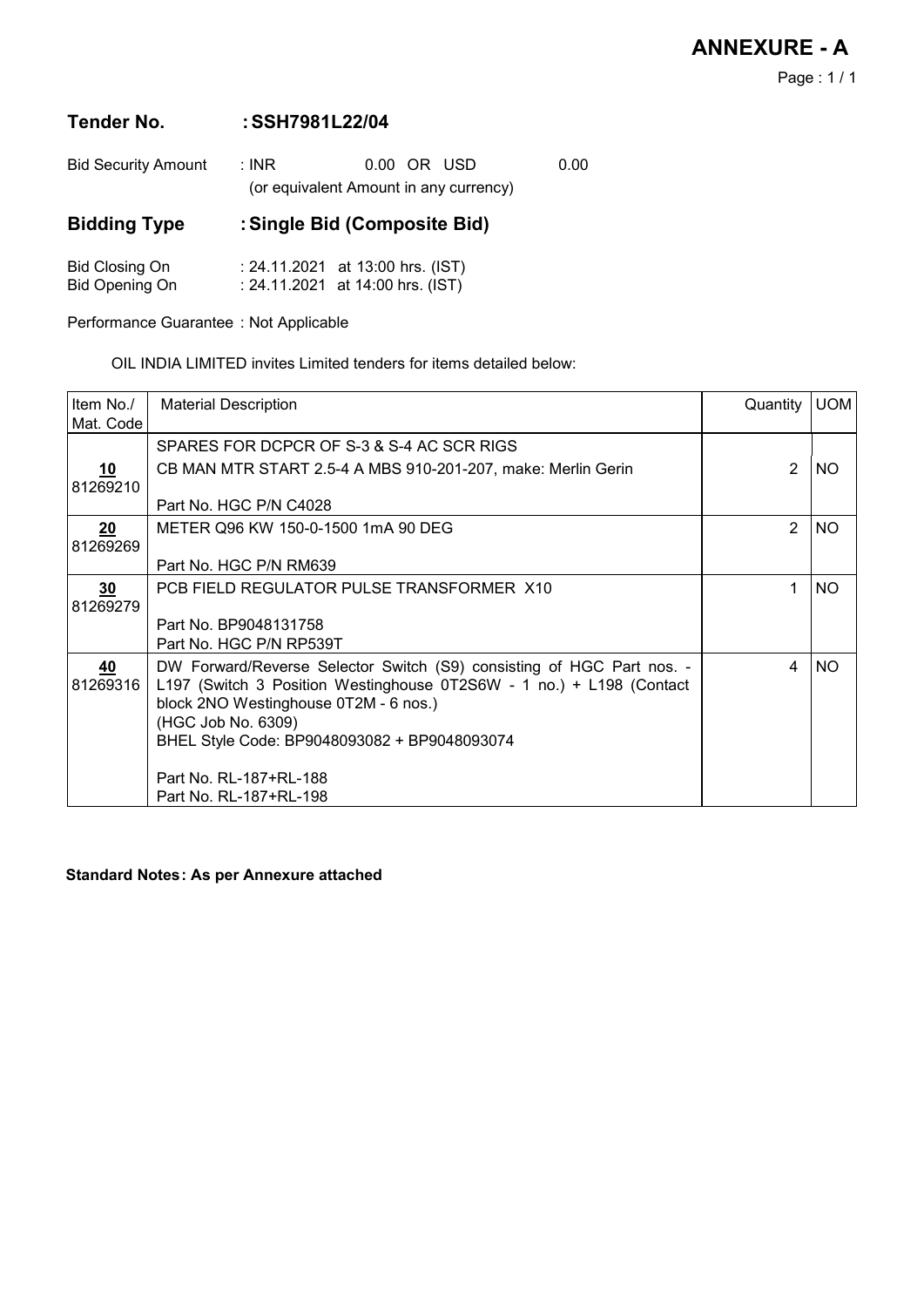

## **STANDARD NOTES**

#### **IMPORTANT NOTE:**

- **A. This tender is meant for participation of indigenous bidders only. Indigenous bidders to quote in INR (Indian rupees) only. Quotation any other currency will not be acceptable.**
- **B. The tender will be governed by General Terms & Conditions" for e-Procurement as per Booklet NO. MM/LOCAL/E-01/2005-May2020 for E-procurement (LCB Tenders) including Amendment and Addendum.**

#### **1) CATEGORY OF VENDOR:**

The bid should be from Original Equipment manufacturer (OEM). However, the bid(s) from authorised distributor(s) / authorised dealer(s) / authorised supply house(s) can also be considered, provided such bid(s) is/are accompanied with back-up authority letter (valid at the time of bidding) from the manufacturer authorising them to market their product(s).

The bidder has to explicitly indicate their category (as applicable) pertaining to tendered item(s) in their offer/quotation as listed below:

- (i) Manufacturer of tendered item(s)
- (ii) Authorised Distributor of OEM
- (iii) Authorised Dealer of OEM
- (iv) Authorised supply houses of OEM

If the bidder(s) is/are non-manufacturer of tendered item(s), then quotation(s)/bid(s) must be accompanied by back-up authority letter (valid at the time of bidding) from the manufacturer. OIL INDIA LIMITED reserves the right to reject bid(s) / offer(s) without back up authority letter on exclusive basis from manufacturer.

- **2)** The items covered by this enquiry shall be used by Oil India Limited in the PEL/ML areas which are issued/renewed after 01/04/99 and hence Nil Customs Duty against materials value of INR 1.00 Lakh and above & concessional IGST during import will be applicable. Indigenous bidder shall be eligible for concessional rate of GST (for invoice valuing INR 1.00 Lakh and above) against Essentiality Certificate wherever applicable, as per Notification No.3/2017 -Integrated/ Central Tax (Rate) dated 28th June, 2017. However, Indian bidders are requested to quote actual rate of GST with HSN Code.
- **3)** Bidders are required to quote with minimum validity of 90 days from the Bid Closing Date as per NIT requirement. BIDS with lesser validity shall be rejected.
- **4)** Bidders have to indicate the minimum transportation & transit insurance charges in case of partial order for reduced quantity/items. In case this is not indicated specifically, the charges quoted would be prorated calculated and the same will be binding on the bidder.
- **5)** Bidders are required to mention the weight of each item individually.
- **6)** Please mention clearly in your quotation the Net. Weight, Gross Weight & Volume, Indian Agent's Name and its Commission, Payment Terms, Ocean Freight/Air Freight Charges, Port of Loading, Delivery period, Country of origin with manufacturer's name, etc.
- **7)** Categorisation and various criteria applicable to MSE bidders shall be guided by the Gazette notification no. CG-DL-E-26062020-220191 dated 26.06.2020 issued by Ministry of Micro, Small and Medium Enterprises.

The bidder claiming as MSE status (MSE-General, MSE-SC/ST, MSE -Woman) against this tender has to submit following documents for availing the benefits applicable to MSEs:

i. Udyam Registration Number with Udyam Registration certificate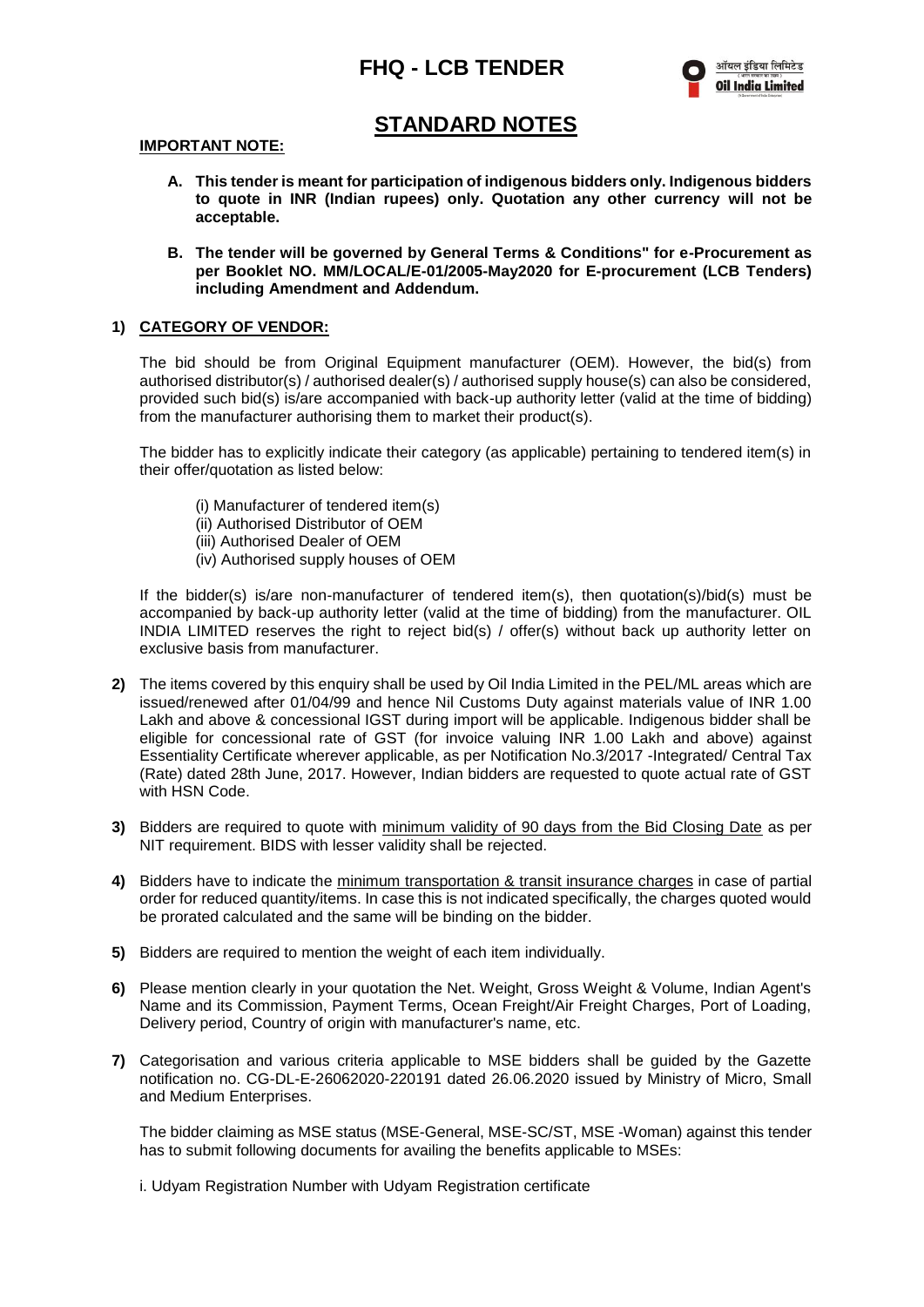*Note:* 

*In case bidding MSE is owned by Schedule Caste or Schedule Tribe entrepreneur, valid documentary evidence issued by the agency who has registered the bidder as MSE owned by SC/ ST entrepreneur/ Woman Entrepreneurs should also be enclosed.*

- **8)** For availing benefits under Public Procurement Policy (Purchase preference), the interested MSE Bidders must ensure that they are the manufacturers of tendered item(s) and registered with the appropriate authority (as mentioned above) for the said item(s). Bids without EMD shall be rejected, if the technical offer does not include a valid copy of relevant MSE Certificate issued by appropriate authority specifying the item as per tender. Therefore, it is in the interest of such MSE Vendors to furnish a copy of complete certificate to the concerned tender handling officer of OIL at least seven (7) days prior to the scheduled Bid Closing Date of the tender; seeking clarification/ confirmation as to whether their registered item is eligible for EMD exemption or not. Late communications in this regard and request for bid closing date extension on that plea shall not be entertained by Company.
- **9)** The **General Terms & Conditions for e-procurement of Indigenous Tenders (MM/LOCAL/E-01/2005)** has been amended from time-to-time and the latest amendment has been issued in this regard which is uploaded in OIL Website [\(www.oil-india.com\)](http://www.oil-india.com/). Bidder(s) to note the changes made to "**General Terms & Conditions for e-procurement of Indigenous Tenders (MM/LOCAL/E-01/2005)**" and to submit their offer complying with the same.

#### **10) FURNISHING FRAUDULENT INFORMATION/ DOCUMENT:**

If it is found that a Bidder has furnished fraudulent document/information, the Bid Security/Performance Security shall be forfeited and the party will be debarred for a period of 3(three) years from date of detection of such fraudulent act, besides the legal action. In case of major and serious fraud, period of debarment may be enhanced. However, along with the technical bid, bidders must submit duly filled undertaking as per format provided vide, "**Annexure-F**" as undertaking towards submission of authentic information/documentation as per the format provided in Tender Special Note.

- **11)** Bidders are requested to examine all instructions, forms, terms and specifications in the bid. Failure to furnish all information required as per the bid or submission of offers not substantially responsive to the bid in every respect will be at the bidder's risk and may result in the rejection of its offer without seeking any clarifications.
- **12)** Oil India Limited (OIL) has upgraded its E-tender Portal. As part of the new system, the intending bidder must have Encryption Certificate along with Digital Signature Certificate (DSC) of Class III [Organization]. The date for implementation of new system is 12th April 2017 and the requirement of the new DSC will be applicable for the tenders floated on 12th April 2017 onwards. All our current and prospective esteemed bidders are therefore requested to acquire Class III DSC [Organization] along with Encryption Certificate issued by any of the Licensed Certifying Authorities (CA) operating under Controller of Certifying Authorities (CCA) of India as per Indian IT Act 2000. Guideline for getting Digital Signature and other related information are available on the e-tender website www.oilindia.com. The bid signed using any other digital certificate or digital certificate without organization name of the bidder, will be liable for rejection.
- **13)** Encryption certificate is mandatorily required for submission of bid. In case bidder created response using one certificate (using encryption key) and bidder subsequently changes the digital signature certificate then the old certificate (used for encryption) is required in order to decrypt his encrypted response for getting the edit mode of his response. Once decryption is done, the bidder may use his new DSC certificate for uploading and submission of his offer. It is the sole responsibility of the bidder to keep their DSC certificate properly. In case of loss of DSC certificate, Oil India Limited is not responsible.
- **14)** For convenience of the qualified Bidders and to improve transparency, the rates/cost quoted by bidders against OIL's e-tenders shall be available for online viewing by such Bidders whose price bids are opened by Company. A Bidder can view item-wise rates/costs of all other such peer bidders against the tender immediately after price bid opening, if the e-tender is floated by Company with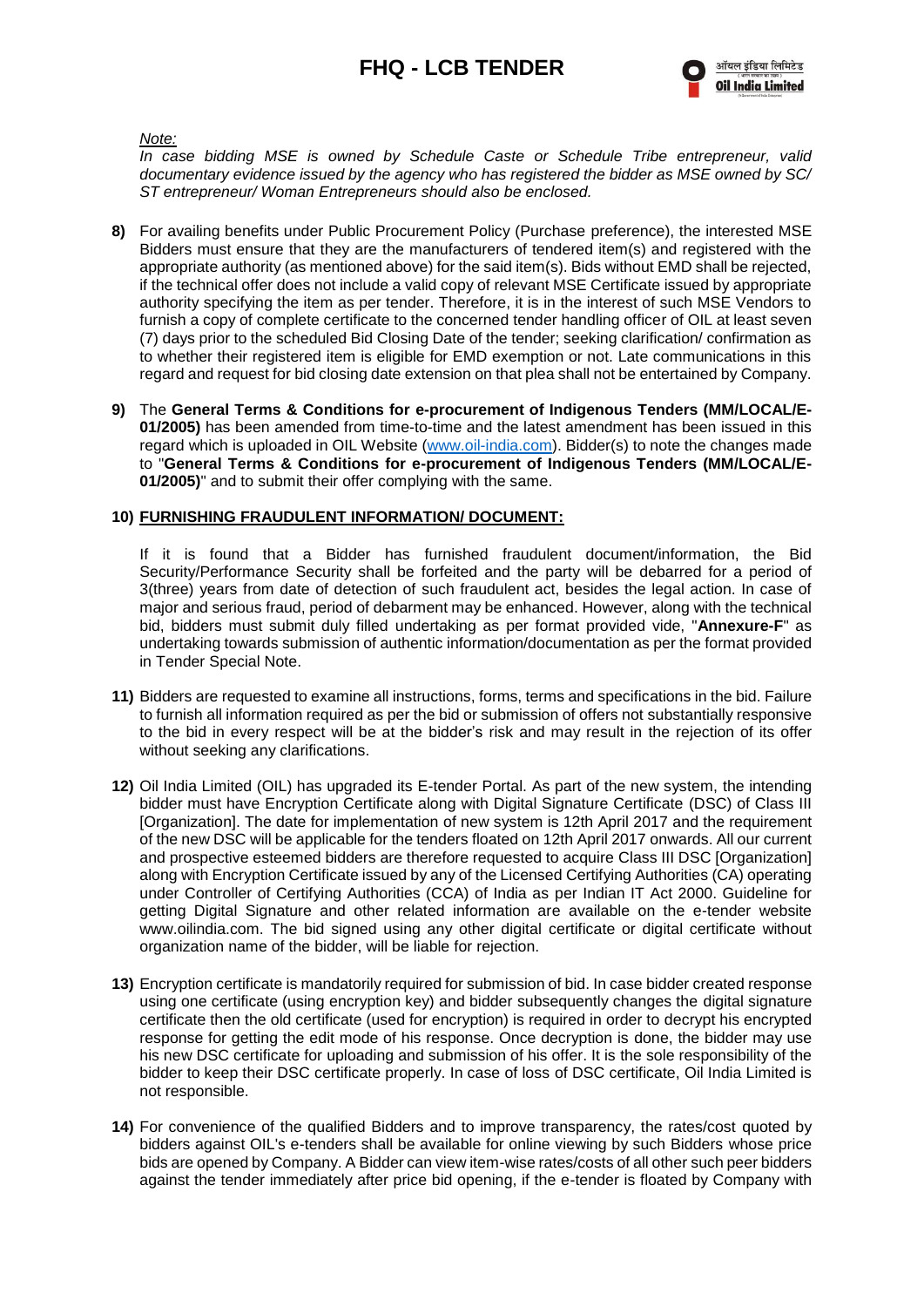

PRICE CONDITION. In case the Price-Bid is invited by Company through attachment from under "Notes & Attachment" (i.e. NO PRICE CONDITION), Bidders must upload their detailed Price-Bid as per the prescribed format under "NOTES & ATTACHMENT", in addition to filling up the "TOTAL BID VALUE" tab taking into account the cost of all individual line items and other applicable charges like freight, tax, duties, levies etc. Under NO PRICE condition (i.e. Price Bid in attachment form), the "Total Bid Value" as calculated & quoted by the Bidder shall only be shared amongst the eligible bidders and Company will not assume any responsibility whatsoever towards calculation errors/omissions therein, if any. Notwithstanding to sharing the "Total Bid Value" or the same is whether filled up by the Bidder or not, Company will evaluate the cost details to ascertain the interse-ranking of bidders strictly as per the uploaded attachment and Bid Evaluation Criteria only. Online view of prices as above shall be available to the Bidders only upto seven days from the date of Price-Bid opening of the e-tender.

- **15)** Bid must be submitted electronically only through OIL's e-procurement portal. Bid submitted in any other form will be rejected.
- **16)** Please refer to the "New Vendor Manual (effective 12.04.2017)" available in the login Page of the OIL's E-tender Portal.
- **17)** Bidders to take special note of the following conditions:
	- **a)** Bidders without having E-tender Login ID and Password should complete their online registration at least seven (7) days prior to the scheduled bid closing date and time of the tender. For online registration, Bidder may visit the OIL's E-tender site <https://etender.srm.oilindia.in/irj/portal>
	- **b)** Necessary Login ID & Password will be issued by OIL only after submitting the complete online registration by the Bidder. In the event of late registration/incomplete registration by Bidder, Oil India Limited shall not be responsible for late allotment of User ID & Password and request for bid closing date extension on that plea shall not be entertained by Company.
	- **c)** Against Bid Security/EMD/Performance Bank Guarantee (If Applicable) Only payments through online mode or Submission of Bank Guarantee/LC will be acceptable. No DD/Cheques/Cashier Cheque or any other mode will be acceptable.
	- **d)** OIL INDIA LIMITED (OIL) has upgraded its E-tender Portal. All the bidders are requested to go through the uploaded document named "**General Terms & Conditions" for e-Procurement as per Booklet NO. MM/LOCAL/E-01/2005-May2020 for E-procurement (LCB Tenders) including Amendment and Addendum"** before uploading their bid.

#### **18) Applicability of banning policy of Oil India Limited:**

Banning Policy dated 6<sup>th</sup> January, 2017as uploaded in OIL's website will be applicable against the tender (and order in case of award) to deal with any agency (bidder/contractor/ supplier/ vendor/ service provider) who commits deception, default, fraud or indulged in other misconduct of whatsoever nature in the tendering process and/or order execution processes. Applicability of the policy shall include but not limited to the following in addition to other actions like invoking bid security/performance security/cancellation of order etc. as deemed fit and as mentioned elsewhere in the tender:

- **a)** Backing out by bidder within bid validity
- **b)** Backing out by successful bidder after issue of LOA/ Order/ Contract
- **c)** Non/ Poor performance and order/contract execution default.

The bidders who are on Holiday/ Banning/ Suspension list of OIL on due date of submission of bid/ during the process of evaluation of the bids, the offers of such bidders shall not be considered for bid opening/evaluation/ award. If the bidding documents were issued inadvertently/ downloaded from website, the offers submitted by such bidders shall also not be considered for bid opening/evaluation/ Award of Work.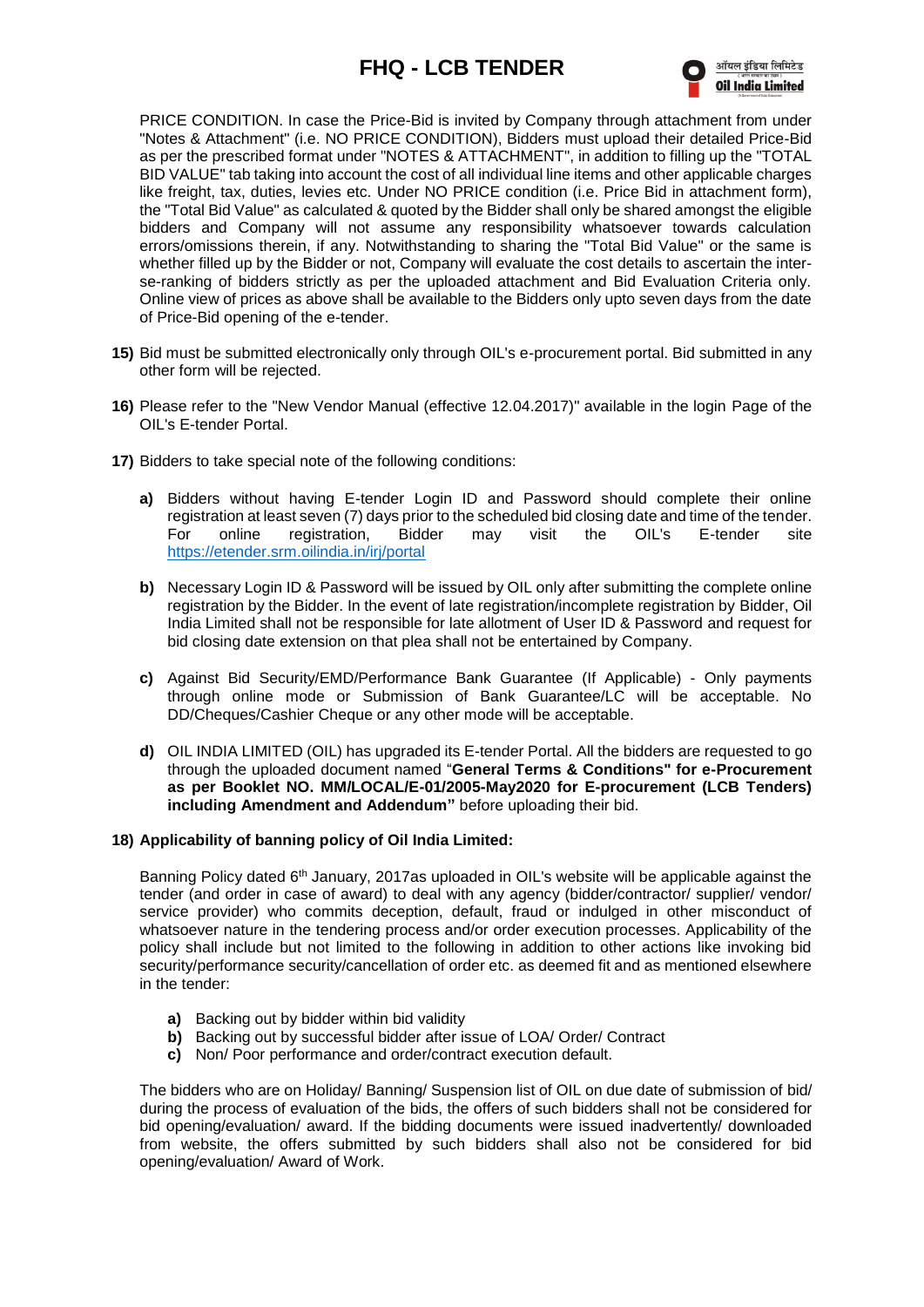

- **19)** Please note that all tender forms and supporting documents are to be submitted through OIL's e-Procurement site only except following documents which are to be submitted manually (in addition to uploading in e-tender portal) in sealed envelope super scribed with Tender no. and Due date to **The General Manager (Materials), Materials Department, Oil India Limited, Duliajan, Dibrugarh District, Assam, India, Postal Code - 786602** on or before 13:00 Hrs (IST) on the Bid Closing Date mentioned in the Tender.
	- **a)** Original Bid Security (If Applicable)
	- **b)** Detailed Catalogue
	- **c)** Any other document required to be submitted in original as per tender requirement

All documents submitted in physical form should be signed on all pages by the authorised signatory of the bidder and to be submitted in triplicate.

#### **20) Note to Indian bidders:**

Tax Collectible at Source (TCS) applicable under the Income-tax Law and charged by the supplier shall also be payable by OIL along with consideration for procurement of goods / materials / equipment. If TCS is collected by the SUPPLIER, a TCS certificate in prescribed Form shall be issued by the SUPPLIER to OIL within the statutory time limit. Payment towards applicable TCS u/s 206C (1H) of Income Tax Act,1961 will be made to the supplier provided they are claiming it in their invoice and on submission of following undertaking along with the invoice stating that:

- **a)** TCS is applicable on supply of goods invoiced to OIL as turnover of the supplier in previous year was more than Rs. 10 Cr. and
- **b)** Total supply of goods to OIL in FY ... exceeds Rs. 50 Lakh and
- **c)** TCS as charged in the invoice has already been deposited (duly indicating the details such as challan No. and date) or would be deposited with Exchequer on or before the due date and
- **d)** TCS certificate as provided in the Income Tax Act will be issued to OIL in time. However, Performance Security deposit will be released only after the TCS certificate for the amount of tax collected, is provided to OIL. Supplier will extend the performance bank guarantee (PBG), wherever required, till the receipt of TCS certificate or else the same will be forfeited to the extent of amount of TCS, if all other conditions of Purchase order are fulfilled. The above payment condition is applicable only for release of TCS amount charged by supplier u/s 206C (1H) of income tax Act, 1961.

#### **21) Registration of suppliers on Government e-Market place (GeM) under rule 150 of General Financial Rule (GFR 2017):**

In-line with O.M. 6/9/2020-PPD dated 24.08.2020 issued by Department of Expenditure, Ministry of Finance, Government of India, it shall be mandatory for sellers providing Goods and Services to Oil India Limited to be registered on GeM and obtain a unique seller ID, at the time of placement of order/acceptance of contract. This ID shall invariably be incorporated in every supply order/contract/agreement/purchase order while awarding any contract / order for procurement by Oil India Limited governed by the GFRs 2017. In this regard, the bidder/seller providing goods and services to Oil India Limited has to mandatorily register on Government E-Marketplace (GeM) [Website: [www.gem.gov.in\]](http://www.gem.gov.in/) and obtain a unique GeM seller ID. The bidder has to mandatorily indicate the GeM seller ID in their offer/bid/proposal to facilitate to comply with the aforementioned Office Memorandum.

#### **22) Integrity Pact (If Applicable):**

Oil India Limited shall be entering into an Integrity Pact with the bidders as per format enclosed vide Annexure-B of the tender document. This Integrity Pact proforma has been duly signed by OIL's competent signatory. The proforma has to be returned by the bidder (along with the technical bid) duly signed by the same signatory who signed the bid, i.e., who is duly authorized to sign the bid. Any bid not accompanied by Integrity Pact Proforma duly signed by the bidder shall be rejected straightway.

The name of the OIL's independent external monitor is at present: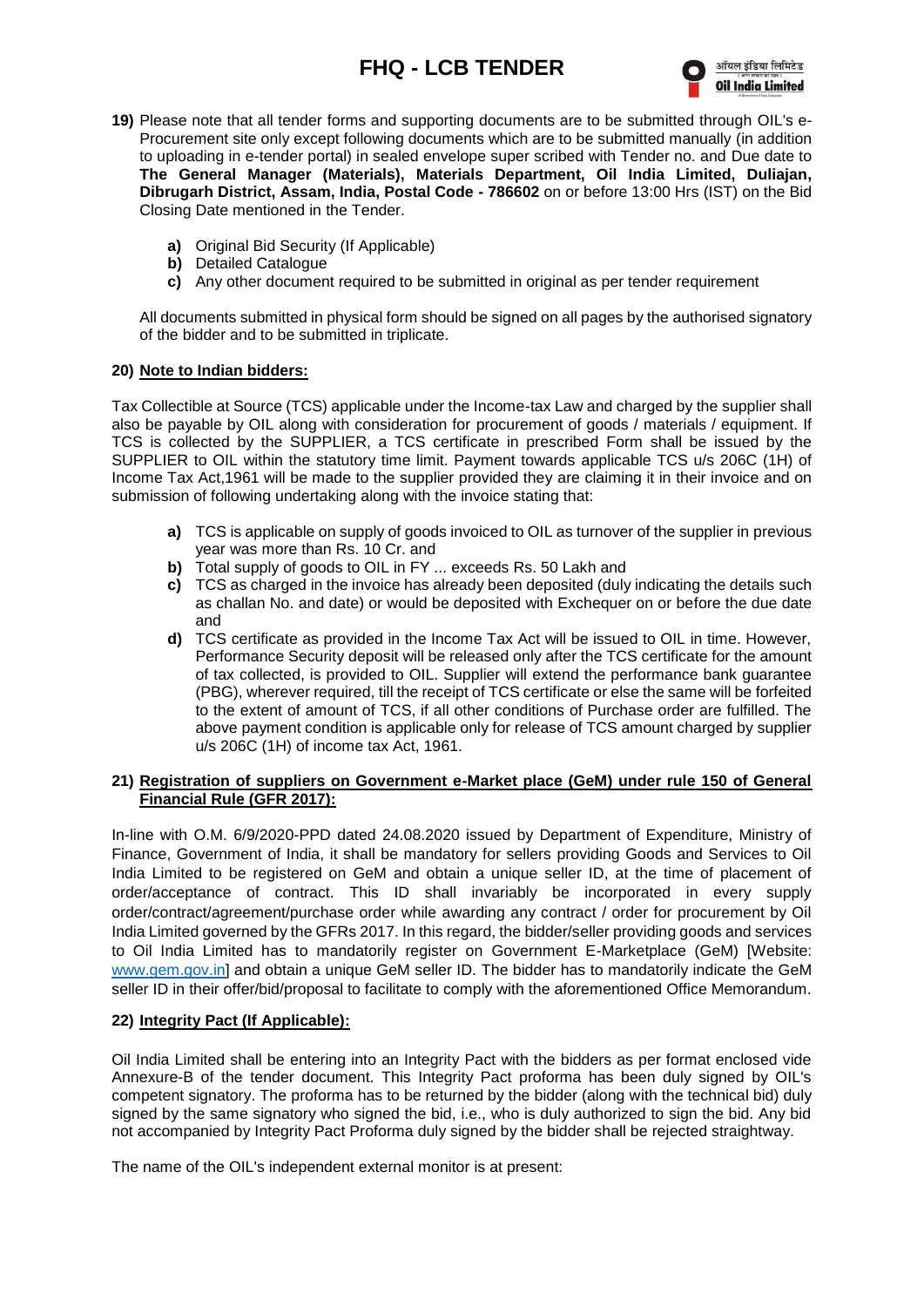i) Shri Sutanu Benuria, IPS (Retd.) E-Mail Id: Sutanu 2911@gmail.com

ii) Shri Rudhra Gangadharan, IAS (Retd.) Ex-Secretary, Ministry of Agriculture e-mail id: rudhra.gangadharan@gmail.com)

iii) Shri Om Prakash Singh, IPS (Retd.), Former DGP, Uttar Pradesh E-mail: [Ops2020@rediffmail.com](mailto:Ops2020@rediffmail.com)

**23)** The bidder has to submit both the "TECHNO-COMMERCIAL UNPRICED BID" and "PRICED BID" through electronic form in the OIL's e-Tender portal within the Bid Closing Date and Time stipulated in the e-Tender. Details of prices as per Price Bid format (Price Schedule) to be uploaded as attachment in the Attachment Tab "Notes and Attachments".



- **→** Only price details should be uploaded
- **→** All technical bid documents except price details

Bidders are requested to go through the 'New Vendor Manual', 'Guidelines to Bidders for participating in OIL e-tenders', 'New Instruction to bidders for submission of bid' and 'Vendor User Manual for e-tendering' available in the e-portal home page before submitting offer in system.

- **24)** Bidders are requested to go through **the 'Vendor User Manual', 'Guidelines to Bidders for participating in OIL e-tenders', 'New Instruction to bidders for submission of bid' and 'Vendor User Manual for e-tendering'** available in the e-portal home page before submitting offer in the e-portal.
- **25)** Bids are invited online under **SINGLE STAGE COMPOSITE SYSTEM**. Bidders must prepare the **TECHNO-COMMERCIAL BID (UNPRICED)** as well as the **PRICED BID** separately and upload both these bids in OIL's e-procurement portal at the designated fields separately assigned. Please note that no price details should be furnished in the Technical (i.e. Unpriced) bid. The "Unpriced Bid" shall contain all techno-commercial details except the prices/costs. The "Price Bid" must contain the price schedule and the bidder's commercial terms and conditions. Please do refer the User Manual provided on the portal on the procedure "How to create Response for submitting offer.

#### **26) AMENDMENT OF TENDER DOCUMENTS:**

The Corrigendum(s)/ Addendum(s) will be uploaded in OIL's E-Tender Portal in the Tab "Technical Rfx" and under External Area - "Amendments" folder. The Company may, at its discretion, extend the deadline for bid submission. Bidders are expected to take the Corrigendum(s)/ Addendum(s) into account in preparation and submission of their bid. Bidders are to check from time to time the e-tender portal ["Technical RFx" Tab and under the folder "Amendments"] for any amendments to the bid documents before submission of their bids. No separate intimation shall be sent to the Bidders.

- **27)** At any time prior to the deadline for submission of bids, the Company may, for any reason, whether at its own initiative or in response to a clarification requested by a prospective Bidder, modify the tender Documents through issuance of Corrigendum(s)/Addendum(s).
- **28)** Any deviation(s) from the tender specification should be clearly highlighted specifying justification in support of deviation.
- **29)** Prior to the detailed evaluation, OIL will determine the substantial responsiveness of each bid to the requirement of the Bidding Documents. For purpose of these paragraphs, a substantially responsive bid is one, which conforms to all the terms and conditions of the Bidding Document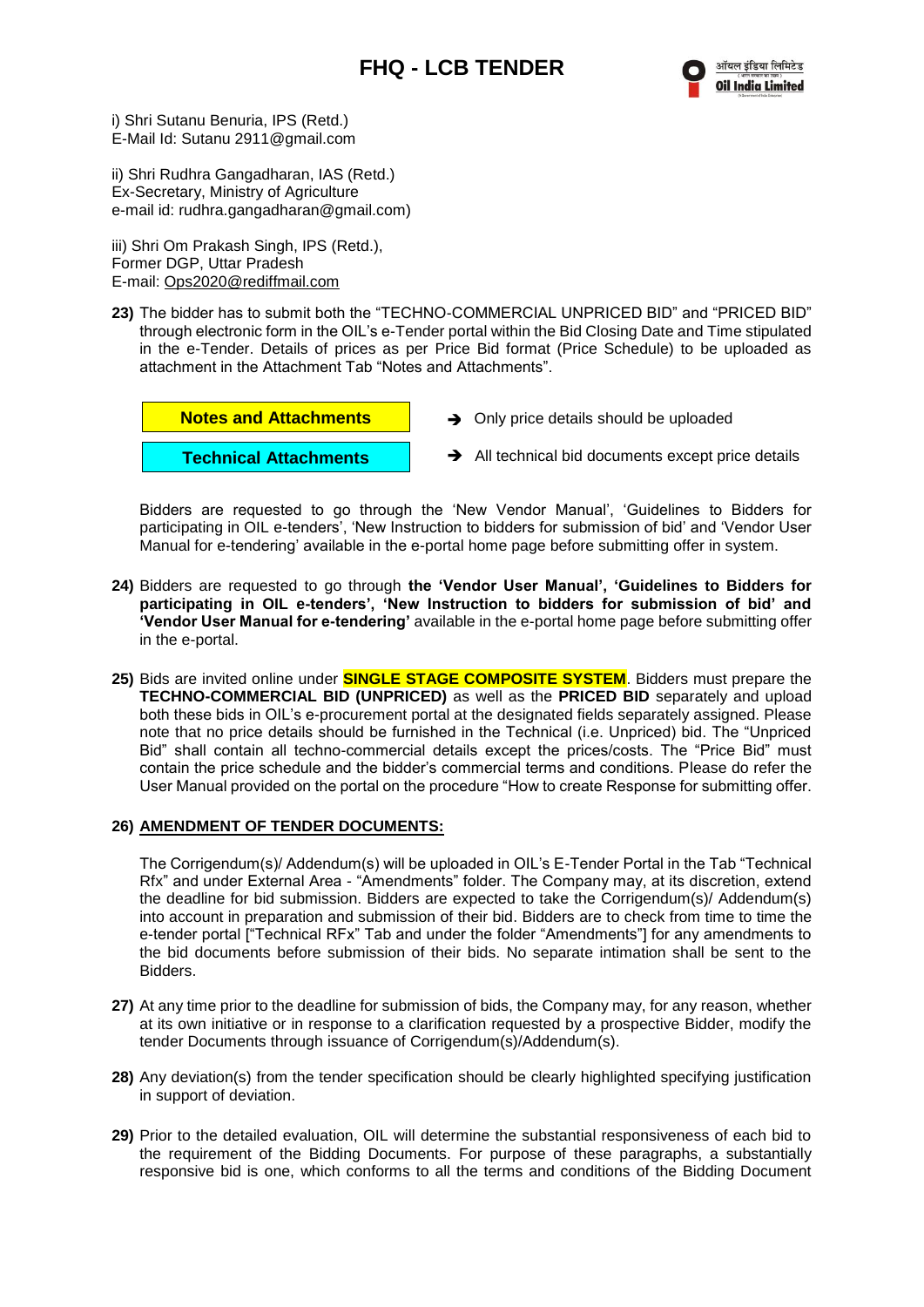

without material deviations or reservation. A material deviation or reservation is one which affects in any substantial way the scope, quality, or performance of work, or which limits in any substantial way, in-consistent way with the bidding documents, the Company's right or the bidder's obligations under the contract, and the rectification of which deviation or reservation would affect unfairly the competitive position of other bidders presenting substantial responsive bids. OIL's determination of bid's responsiveness is to be based on the contents of the Bid itself without recourse to extrinsic evidence.

- **30)** To ascertain the substantial responsiveness of the bid, OIL reserves the right to ask the bidder for clarification in respect of clauses covered under BRC also and such clarifications fulfilling the BRC clauses in toto must be received on or before the deadline given by OIL, failing which the offer will be summarily rejected. However, bidder(s) must note that there should not be any additional financial involvement arising out of such post tender clarifications.
- **31)** To assist in the examination, evaluation and comparison of bids, normally no clarifications shall be sought from the Bidders. However, for assisting in the evaluation of the bids especially on the issues where the Bidder confirms compliance in the evaluation and contradiction exists on the same issues due to lack of required supporting documents in the Bid (i.e. document is deficient or missing), or due to some statement at other place of the Bid (i.e. reconfirmation of confirmation) or vice versa, clarifications may be sought by OIL at its discretion. The request for clarification and the response shall be in writing and no change in the price or substance of the bid shall be sought, offered or permitted.
- **32)** Indian bidders are required to indicate both Ex-works as well as FOR Destination price by road. **OIL reserves the right to place order on FOR (despatching station) or FOR (destination) terms. Offered rates should be kept firm through delivery/despatch.**
- **33)** Currency once quoted will not be allowed to be changed. OIL shall not be compensating for any exchange rate fluctuation.

#### **34) ROAD DESPATCH**

- a) In the event of an order other than FOR Destination terms, the material will be required to despatch through OIL's approved transporters (which will be specified in the order) on "Door Delivery" basis. [Note: Sundry Consignment with weight lesser than 03(three) Tons shall be delivered at OIL's approved transporters godown]
- b) For orders placed on FOR Destination basis, the material will be required to despatch through reputed Bank approved transporters only on Door Delivery basis. In case OIL is required to collect the material from transporters' godown, extra expenditure incurred thereof will be recovered from the Bidder/seller.
- c) The Seller shall ensure with Transport Company the delivery of materials within a reasonable transit period. Seller shall also obtain from transporter, particulars of Lorry Number, Transporter's Challan Number, destination of lorry (if transhipment is involved), Transporter's Agent at destination, if any, etc. and intimate same to OIL.
- **35)** Net. Weight, Gross Weight & Volume, HSN code, Indian Agent's Name and its Commission, Payment Terms, Delivery period, Country of origin with manufacturer's name, etc. should be clearly mentioned in the bid.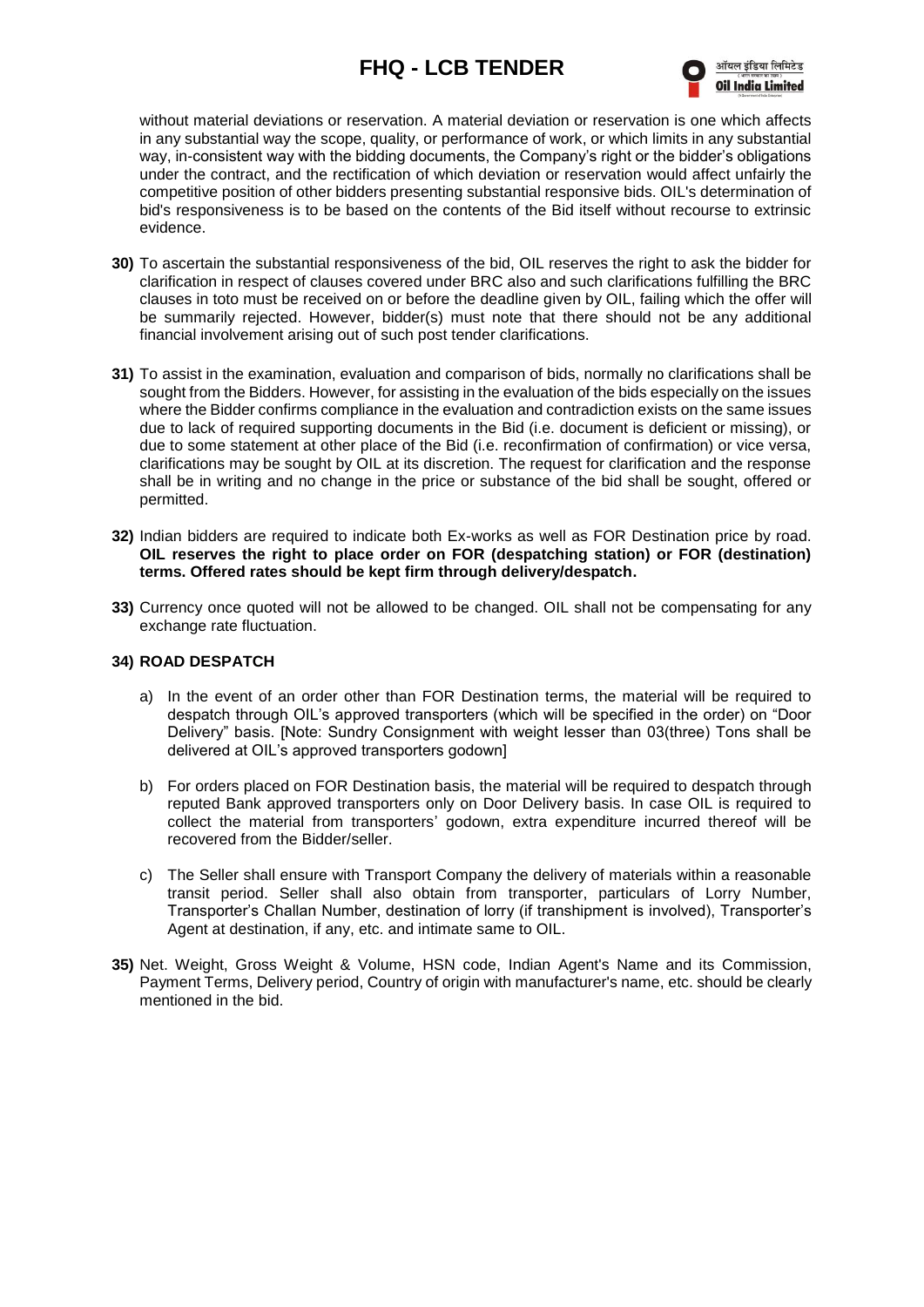

**ANNEXURE - B**

## **INTEGRITY PACT**

Between

Oil India Limited (OIL) hereinafter referred to as "The Principal"

And

(Name of the bidder)......................................................hereinafter referred to as "The Bidder/Contractor"

#### **Preamble**:

The Principal intends to award, under laid down organizational procedures, contract/s for **…………………………………** The Principal values full compliance with all relevant laws and regulations, and the principles of economic use of resources, and of fairness and transparency in its relations with its Bidder/s and Contractor/s.

In order to achieve these goals, the Principal cooperates with the renowned international Non-Governmental Organization "Transparency International" (TI). Following TI's national and international experience, the Principal will appoint an external independent Monitor who will monitor the tender process and the execution of the contract for compliance with the principles mentioned above.

#### **Section: 1 -Commitments of the Principal**

**(1)** The Principal commits itself to take all measures necessary to prevent corruption and to observe the following principles:

- (i) No employee of the Principal, personally or through family members, will in connection with the tender for, or the execution of a contract, demand, take a promise for or accept, for him/herself or third person, any material or immaterial benefit which he/she is not legally entitled to.
- (ii) The Principal will, during the tender process treat all Bidders with equity and reason. The Principal will in particular, before and during the tender process, provide to all Bidders the same information and will not provide to any Bidder confidential/additional information through which the Bidder could obtain an advantage in relation to the tender process or the contract execution.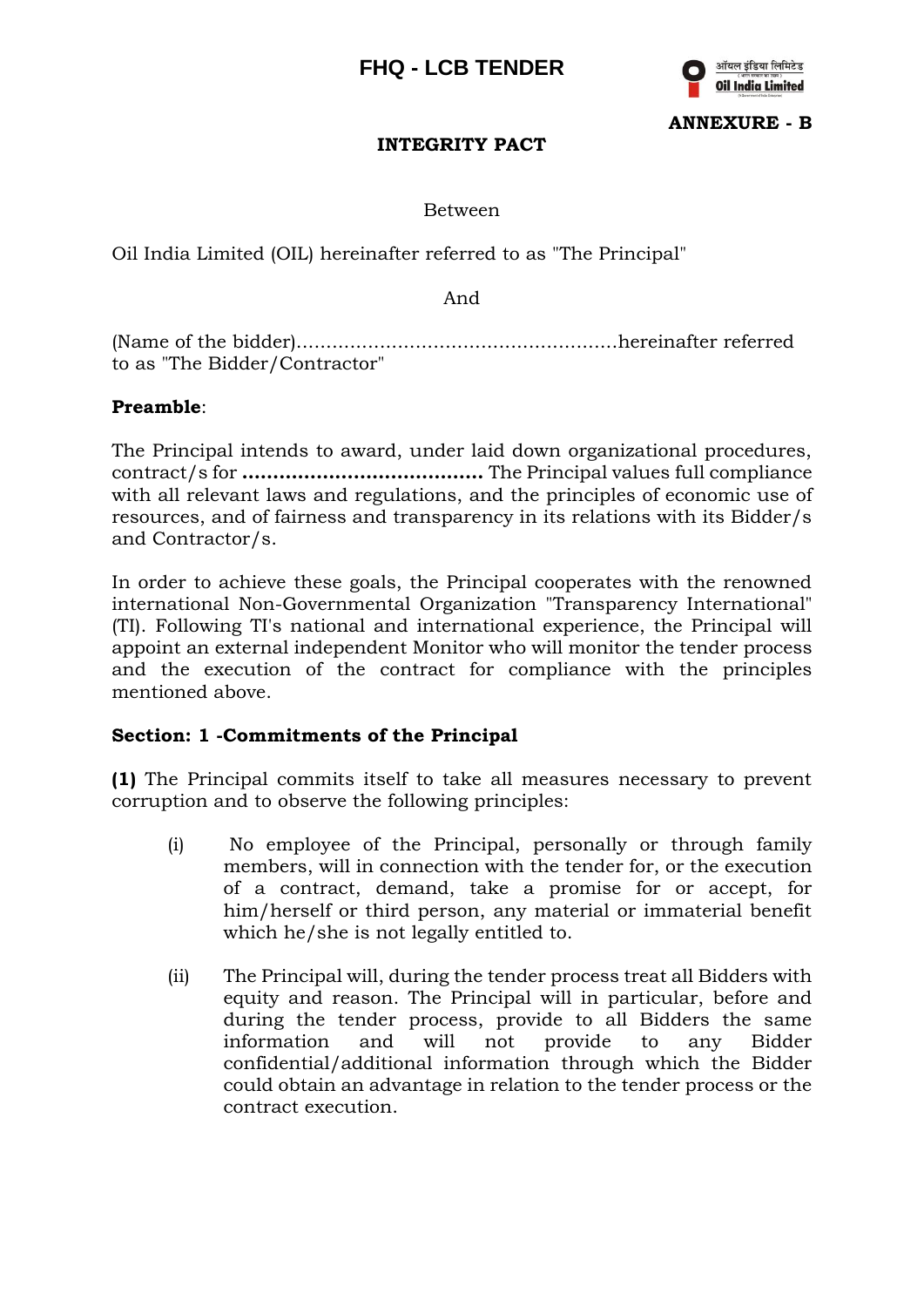(iii) The Principal will exclude from the process all known prejudiced persons.

**(2)** If the Principal obtains information on the conduct of any of its employees which is a criminal offence under the relevant Anti-Corruption Laws of India, or if there be a substantive suspicion in this regard, the Principal will inform the Chief Vigilance Officers and in addition can initiate disciplinary actions.

## **Section: 2 -Commitments of the Bidder/Contractor**

**(1)** The Bidder/Contractor commits itself to take all measures necessary to prevent corruption. He commits himself to observe the following principles during his participation in the tender process and during the contract execution.

- (i) The Bidder/Contractor will not, directly or through any other person or firm, offer, promise or give to any of the Principal's employees involved in the tender process or the execution of the contract or to any third person any material or immaterial benefit which h e/she is not legally entitled to, in order to obtain in exchange any advantage of any kind whatsoever during the tender process or during the execution of the contract.
- (ii) The Bidder/Contractor will not enter with other Bidders into any undisclosed agreement or understanding, whether formal or informal. This applies in particular to prices, specifications, certifications, Subsidiary contracts, submission or nonsubmission of bids or any other actions to restrict competitiveness or to introduce cartelization in the bidding process.
- (iii) The Bidder (s) / Contractor (s) will not commit any offence under the relevant Anticorruption Laws of India, further, the Bidder (s) / Contractor (s) will not use improperly, for purposes of competition or personal gain, or pass on to others, any information or document provided by the Principal as part of the business relationship, regarding plans, technical proposals and business details, including information contained or transmitted electronically.
- (iv) The Bidder/Contractor will, when presenting his bid, disclose any and all payments he has made, is committed to or intends to make to agents, brokers or any other intermediaries in connection with the award of the contract.
- (v) Bidders to disclose any transgressions with any other company that may impinge on the anti-corruption principle.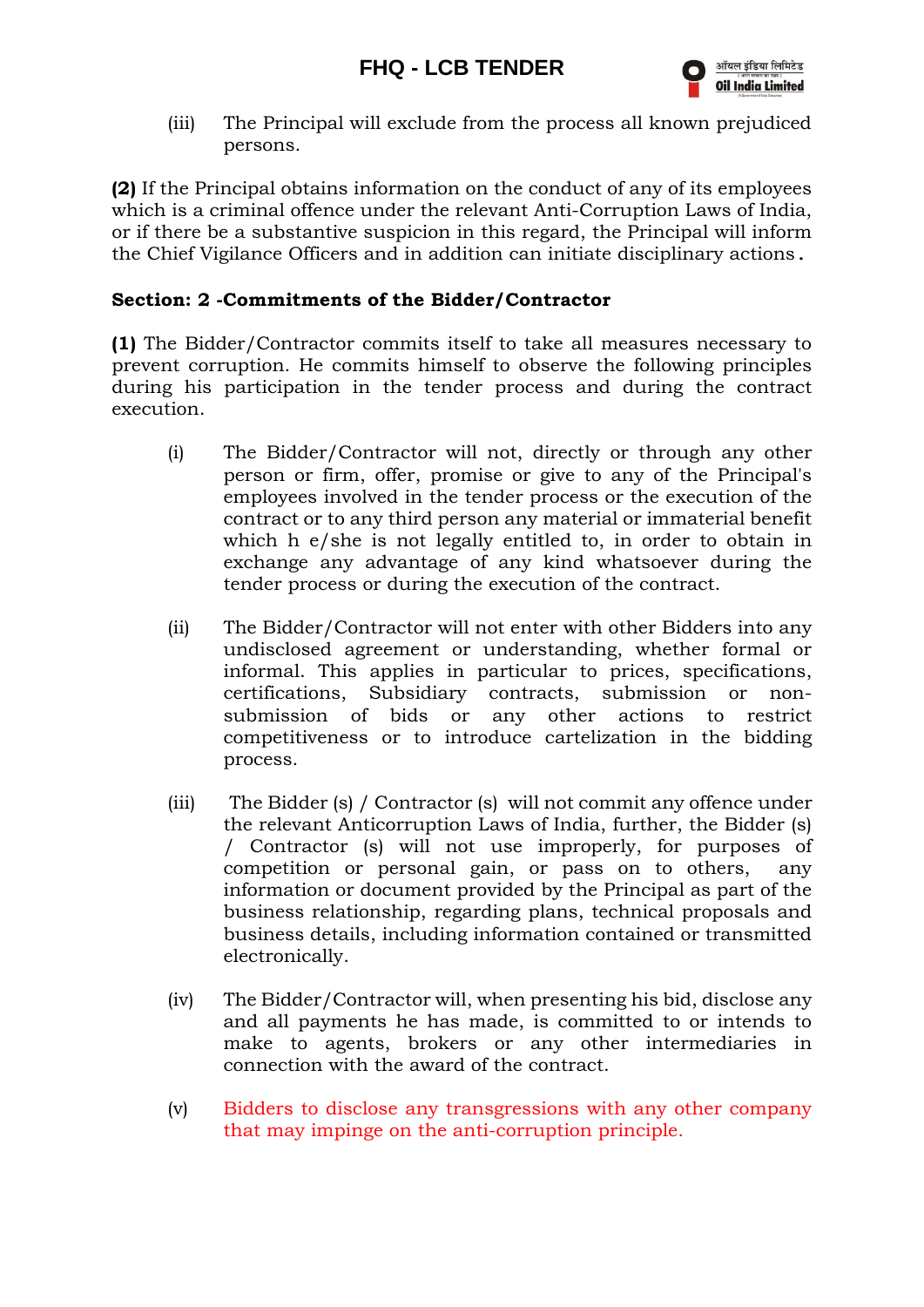

- (vi) The Bidder (s)/ Contractor (s) of foreign origin shall disclose the name and address of the Agents/ representatives in India, if any. Similarly, the Bidder (s)/ Contractor (s) of Indian Nationality shall furnish the name and address of the foreign principals, if any. Further, all the payments made to the Indian agent/ representative have to be in India Rupees only.
- (vii) Bidders not to pass any information provided by Principal as part of business relationship to others and not to commit any offence under PC/ IPC Act;
- **(2)** The Bidder/Contractor will not instigate third persons to commit offences outlined above or be an accessory to such offences.
- **(3)** The Bidder/Contractor signing Integrity Pact shall not approach the Courts while representing the matters to IEMs and he/she will await their decision in the matter.

#### **Section 3 -Disqualification from tender process and exclusion from future Contracts**

If the Bidder, before contract award has committed a transgression through a violation of Section 2 or in any other form such as to put his reliability or risibility as Bidder into question, the Principal is entitled to disqualify the Bidder from the tender process or to terminate the contract, if already signed, for such reason.

1. If the Bidder/Contractor has committed a transgression through a violation of Section 2 such as to put his reliability or credibility into question, the Principal is entitled also to exclude the Bidder/Contractor from future contract award processes. The imposition and duration of the exclusion will be determined by the severity of the transgression. The severity will be determined by the circumstances of the case, in particular the number of transgressions, the position of the transgressions within the company hierarchy of the Bidder and the amount of the damage. The exclusion will be imposed for a minimum of 6 months and maximum of 3 years.

2. The Bidder accepts and undertakes to respect and uphold the Principal's Absolute right to resort to and impose such exclusion and further accepts and undertakes not to challenge or question such exclusion on any ground, including the lack of any hearing before the decision to resort to such exclusion is taken. This undertaking is given freely and after obtaining independent legal advice.

3. If the Bidder/Contractor can prove that he has restored/recouped the Damage caused by him and has installed a suitable corruption prevention system, the Principal may revoke the exclusion prematurely.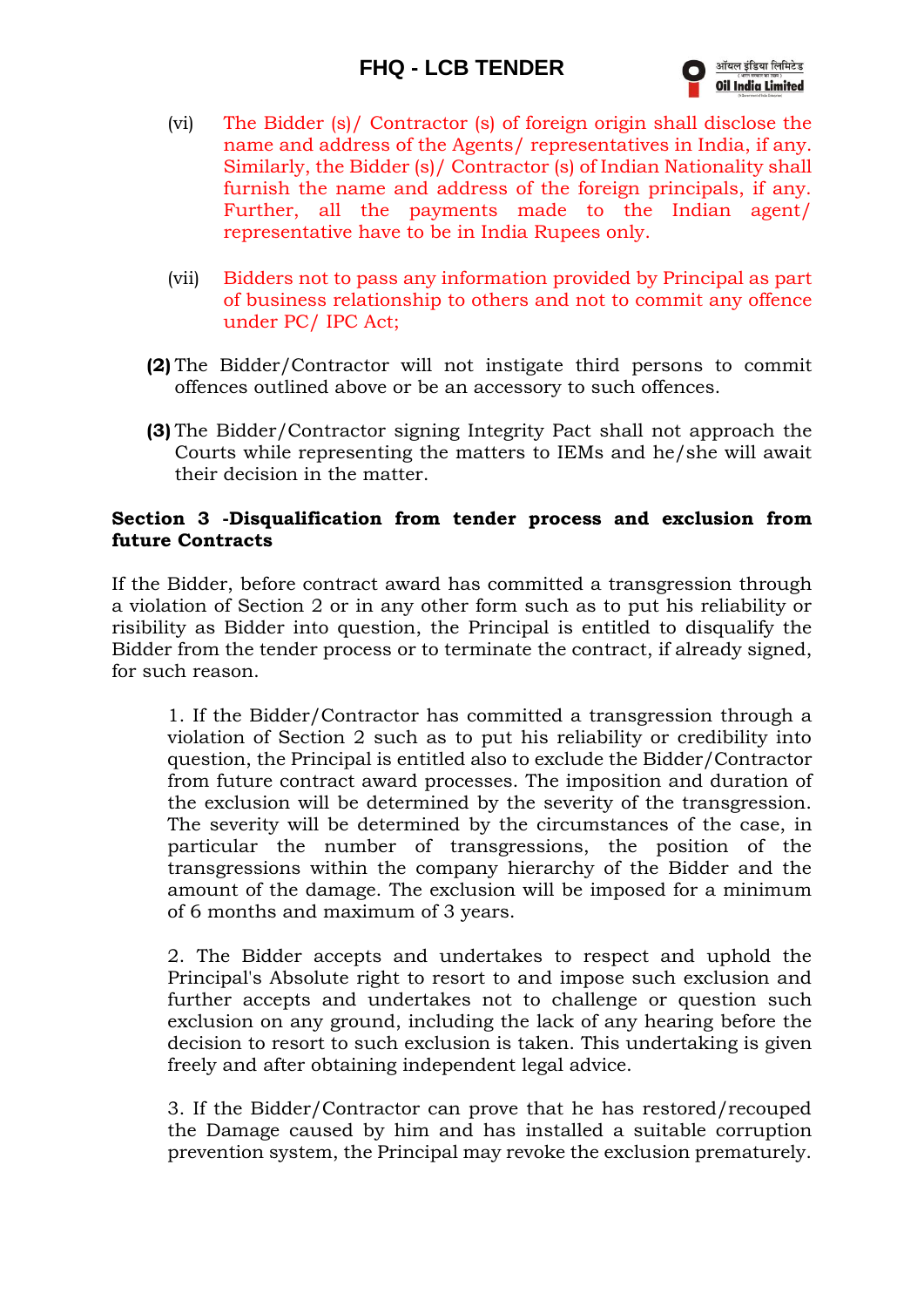

4. A transgression is considered to have occurred if in light of available evidence no reasonable doubt is possible.

5. Integrity Pact, in respect of a particular contract, shall be operative from the date Integrity Pact is signed by both the parties till the final completion of the contract **or as mentioned in Section 9- Pact Duration whichever is later**. Any violation of the same would entail disqualification of the bidders and exclusion from future business dealings. Any issue relating to execution of contract, if specifically raised before the IEMs shall be looked into by IEMs.

## **Section 4 -Compensation for Damages**

1. If the Principal has disqualified the Bidder from the tender process prior to the award according to Section 3, the Principal is entitled to demand and recover from the Bidder liquidated damages equivalent to Earnest Money Deposit / Bid Security.

(2) If the Principal has terminated the contract according to Section 3, or if the Principal is entitled to terminate the contract according to Section 3, the principal shall be entitled to demand and recover from the Contractor liquidated damages equivalent to Security Deposit / Performance Bank Guarantee.

3. The bidder agrees and undertakes to pay the said amounts without protest or demur subject only to condition that if the Bidder/Contractor can prove and establish that the exclusion of the Bidder from the tender process or the termination of the contract after the contract award has caused no damage or less damage than the amount or the liquidated damages, the Bidder/Contractor shall compensate the Principal only to the extent of the damage in the amount proved.

## **Section 5 -Previous transgression**

1. The Bidder declares that no previous transgression occurred in the last 3 years with any other Company in any country conforming to the TI approach or with any other Public Sector Enterprise in India that could justify his exclusion from the tender process.

2. If the Bidder makes incorrect statement on this subject, he can be disqualified from the tender process or the contract, if already awarded, can be terminated for such reason.

## **Section: 6 -Equal treatment of all Bidders/Contractor/Subcontractors**

1. The Principal will enter into Pacts on identical terms with all bidders and contractors.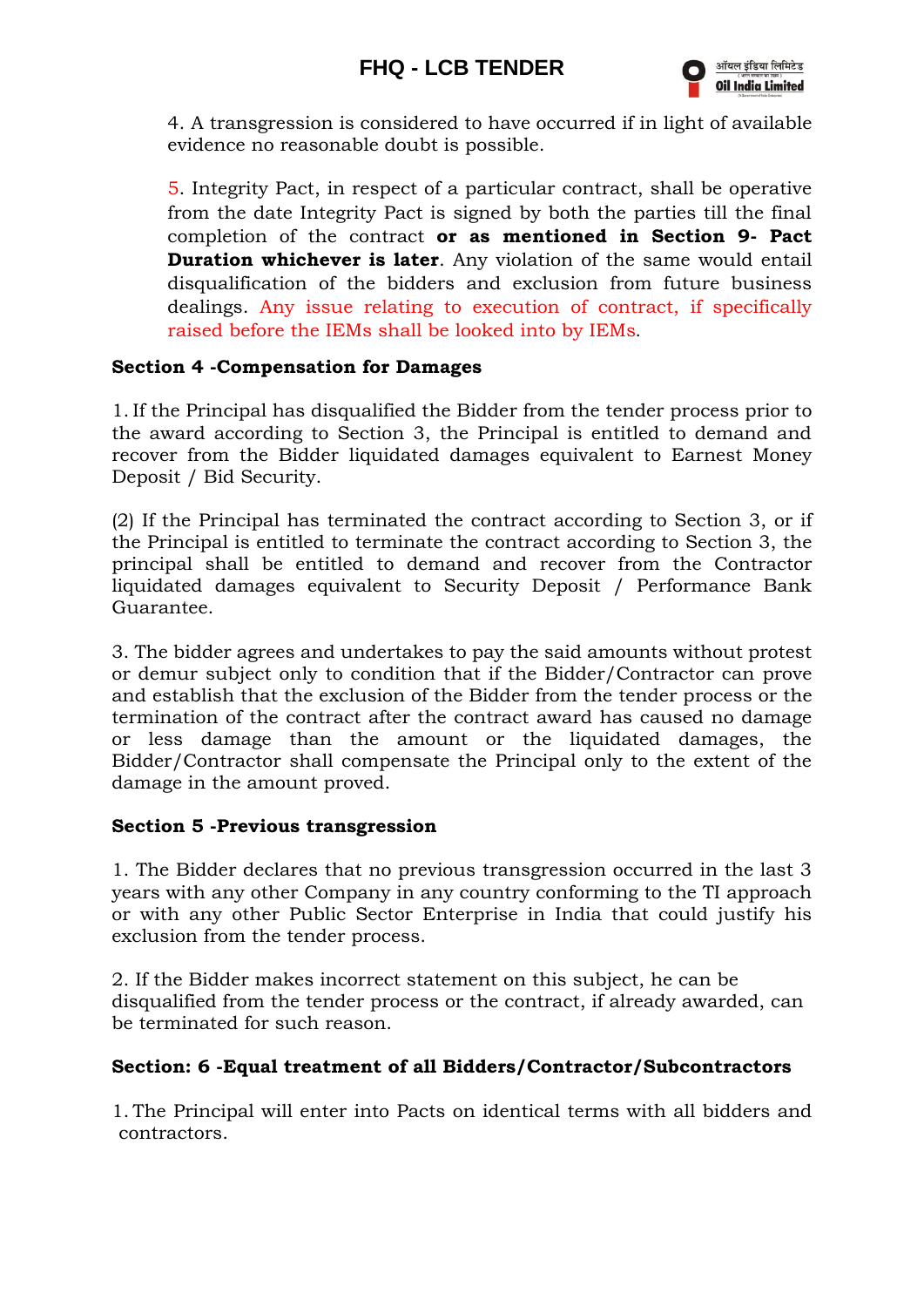

2. The Bidder / Contractor undertake(s) to procure from all subcontractors a commitment in conformity with this Integrity Pact. The Bidder/Contractor shall be responsible for any violation(s) of the provisions laid down in this agreement/Pact by any of its sub-contractors/sub-vendors.

3. The Principal will disqualify from the tender process all bidders who do not sign this Pact or violate its provisions.

## **Section: 7 -Criminal charges against violating Bidders/Contractors/ Subcontractors**

If the Principal obtains knowledge of conduct of a Bidder, Contractor or Subcontractor, or of an employee or a representative or an associate of a Bidder, Contractor or Subcontractor, which constitutes corruption, or if the Principal has substantive suspicion in this regard, the Principal will inform the Vigilance Office.

#### **Section: 8 -External Independent Monitor/Monitors**

1. The Principal appoints competent and credible external independent Monitor for this Pact. The task of the Monitor is to review independently and objectively, whether and to what extent the parties comply with the obligations under this agreement.

2. The Monitor is not subject to instructions by the representatives of the parties and performs his functions neutrally and independently. He reports to the Chairperson of the Board of the Principal.

3. The Contractor accepts that the Monitor has the right to access without restriction to all Project documentation of the Principal including that provided by the Contractor. The Contractor will also grant the Monitor, upon his request and demonstration of a valid interest, unrestricted and unconditional access to his project documentation. The same is applicable to Subcontractors. The Monitor is under contractual obligation to treat the information and documents of the Bidder/Contractor/Subcontractor with confidentiality. However, the documents/records/information having National Security implications and those documents which have been classified as Secret/Top Secret are not to be disclosed.

4. The Principal will provide to the Monitor sufficient information about all meetings among the parties related to the Project provided such meetings could have an impact on the contractual relations between the Principal and the Contractor. The parties offer to the Monitor the option to participate in such meetings.

5. As soon as the Monitor notices, or believes to notice, a violation of this agreement, he will so inform the Management of the Principal and request the Management to discontinue or heal the violation, or to take other relevant action. The monitor can in this regard submit non-binding recommendations.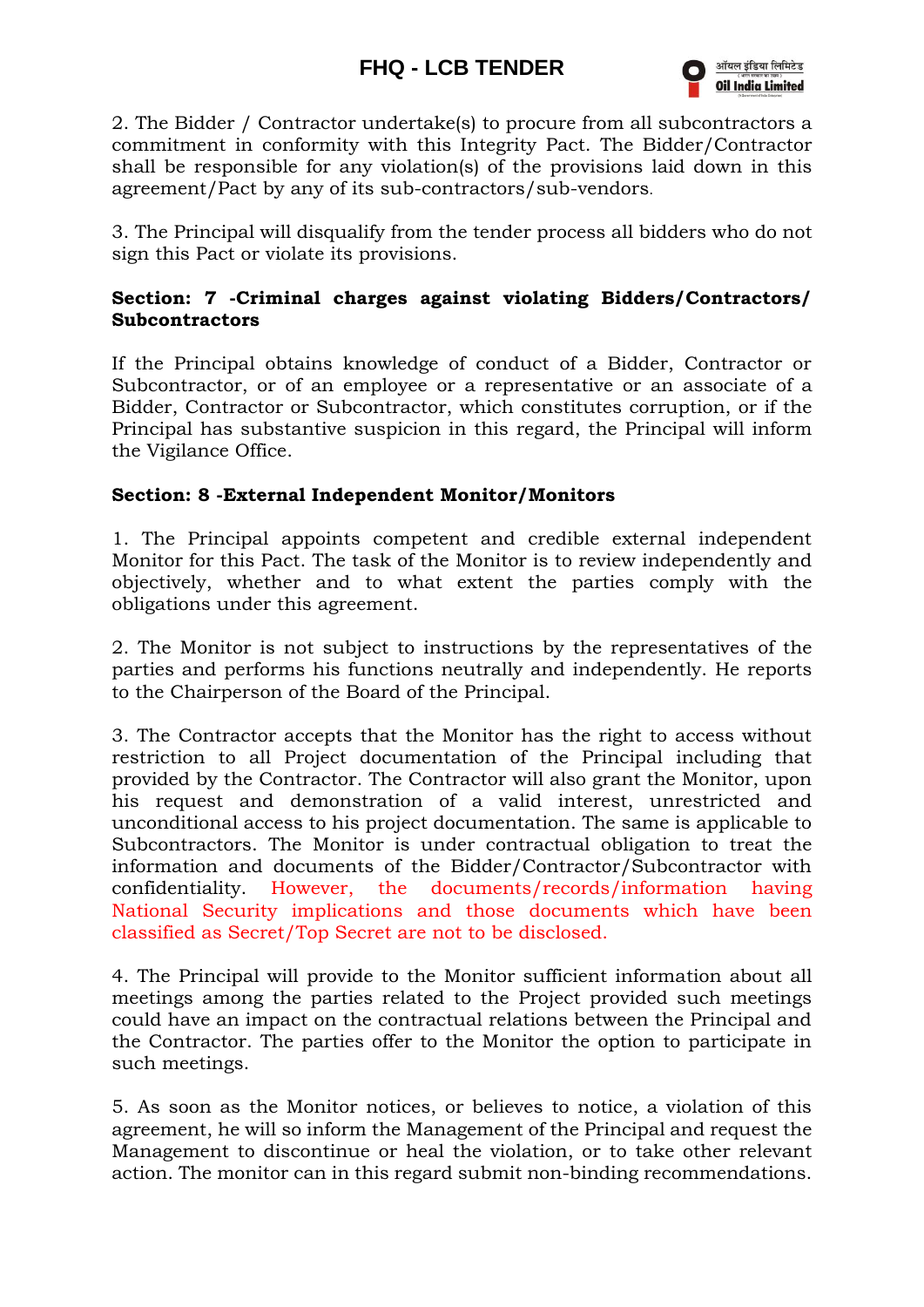

Beyond this, the Monitor has no right to demand from the parties that they act in a specific manner, refrain from action or tolerate action. However, the Independent External Monitor shall give an opportunity to the bidder / contractor to present its case before making its recommendations to the Principal.

6. The Monitor will submit a written report to the Chairperson of the Board of the Principal within 8 to 10 weeks from the date of reference or intimation to him by the 'Principal' and, should the occasion arise, submit proposals for correcting problematic situations.

7. If the Monitor has reported to the Chairperson of the Board a Substantiated suspicion of an offence under relevant Anti-Corruption Laws of India, and the Chairperson has not, within reasonable time, taken visible action to proceed against such offence or reported it to the Vigilance Office, the Monitor may also transmit this information directly to the Central Vigilance Commissioner, Government of India.

- 8. The word 'Monitor' would include both singular and plural.
- 9. In case of any complaints referred under IP Program, the role of IEMs is advisory and would not be legally binding and it is restricted to resolving the issues raised by an intending bidder regarding any aspect of the tender which allegedly restricts competition or bias towards some bidder.

#### **Section:9 -Pact Duration**

This Pact begins when both parties have legally signed it. It expires for the Contractor 12 months after the last payment under the respective contract, and for all other Bidders 6 months after the contract has been awarded.

If any claim is made/ lodged during this time, the same shall be binding and continue to be valid despite the lapse of this pact as specified above, unless it is discharged/determined by Chairperson of the Principal.

#### **Section:10 -Other provisions**

1. This agreement is subject to Indian Law. Place of performance and jurisdiction is the Registered Office of the Principal. The Arbitration clause provided in the main tender document / contract shall not be applicable for any issue / dispute arising under Integrity Pact.

2. Changes and supplements as well as termination notices need to be made in writing. Side agreements have not been made.

3. If the Contractor / Bidder is a Joint Venture or a partnership concern or a consortium, this agreement must be signed by all partners or consortium members. In case of sub-contracting, the Principal contractor shall take the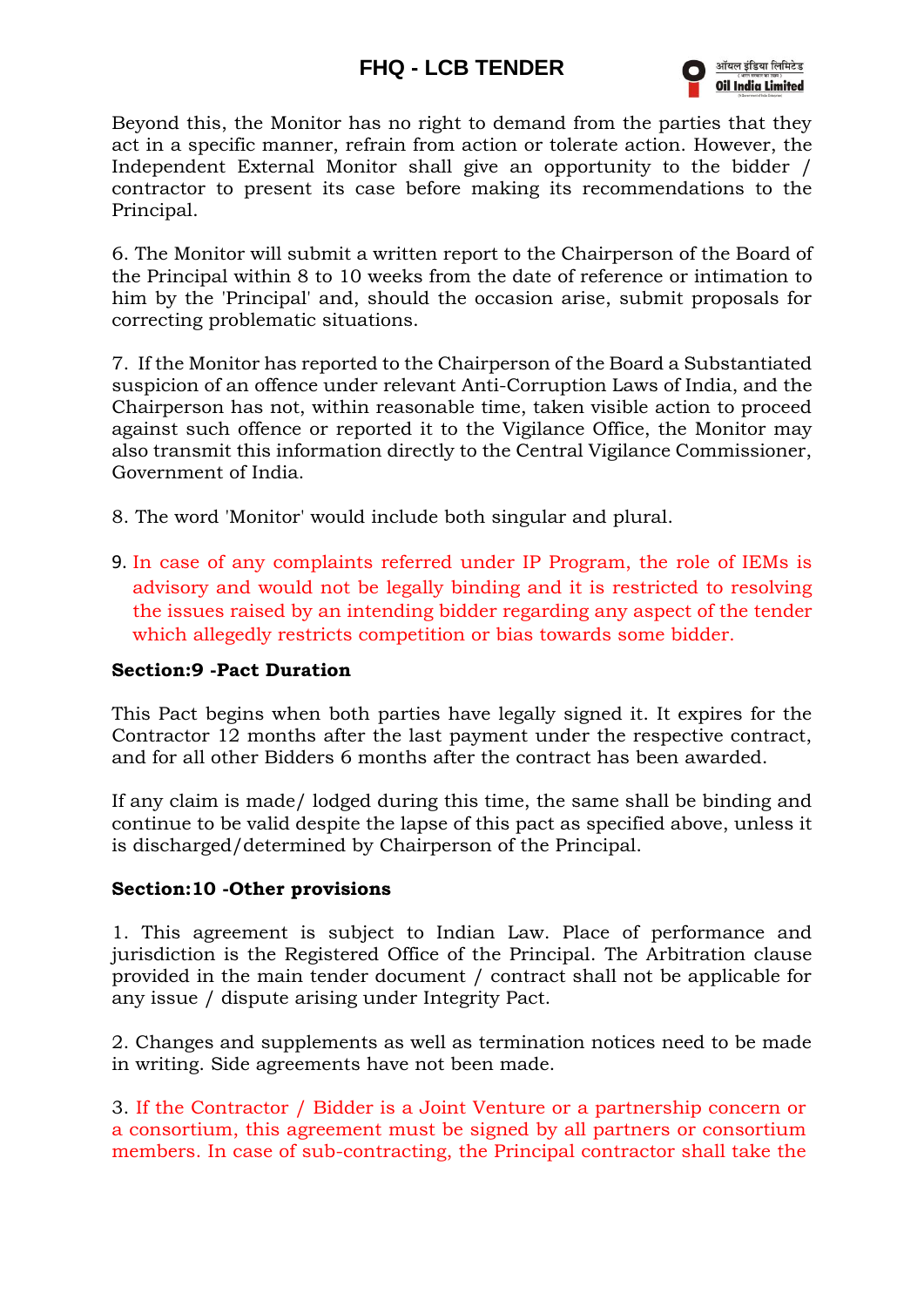

responsibility of the adoption of IP by the sub-contractor and all subcontractors shall also sign the IP.

4. Should one or several provisions of this agreement turn out to be invalid, the remainder of this agreement remains valid. In this case, the parties will strive to come to an agreement to their original intensions.

5. Issues like warranty / guarantee, etc. shall be outside the purview of IEMs.

| <b>For the Principal</b> | For the Bidder/Contractor |
|--------------------------|---------------------------|
| Date:                    |                           |
| Place:                   | Witness $2:$              |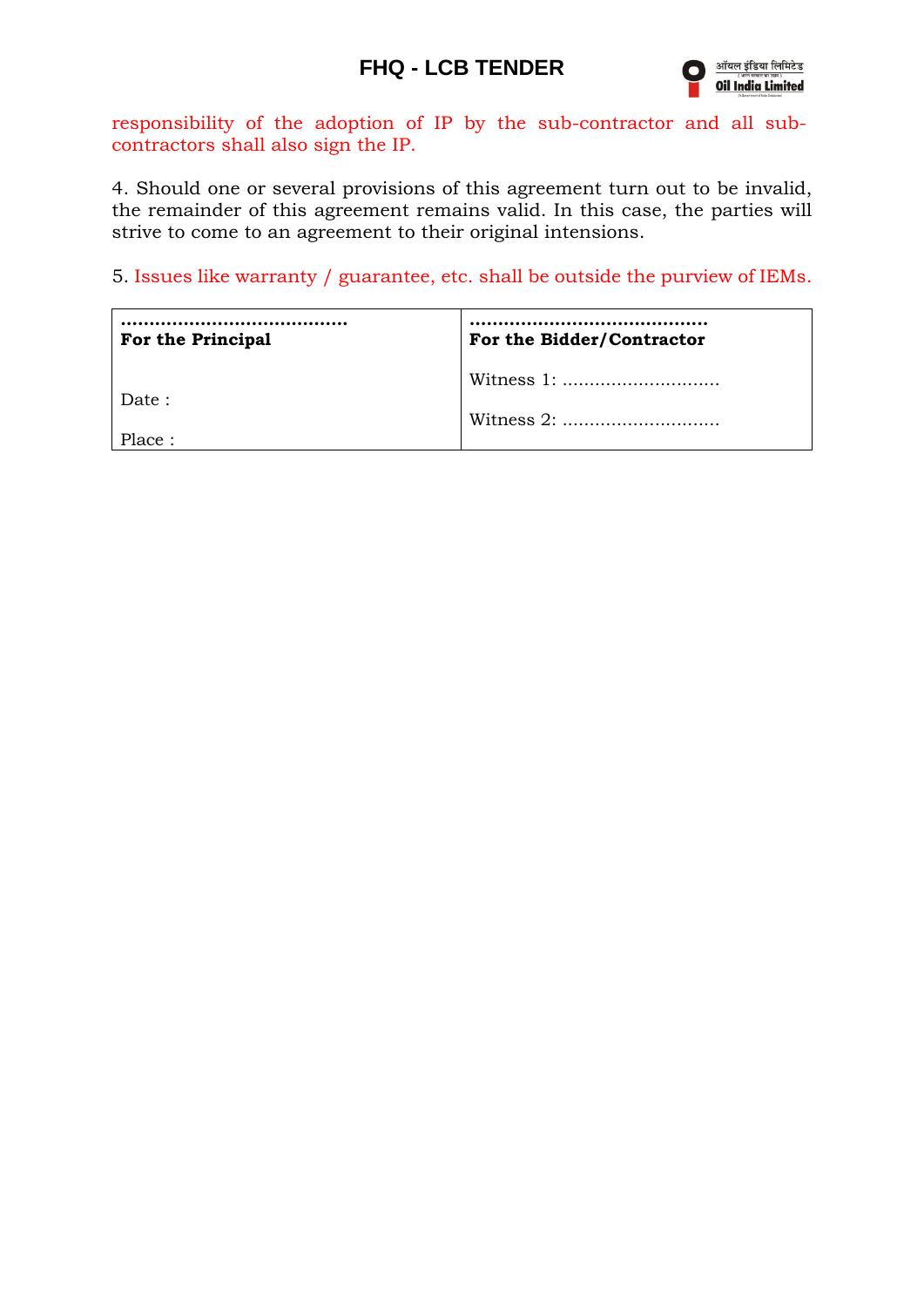

**ANNEXURE – C**

## **COMMERCIAL CHECK LIST**

**A.** The Commercial Check List must be completed and returned with your offer. Please ensure that all these points are covered in your offer. These will ensure that your offer is properly evaluated. Please select **Yes/No/Not Applicable** to the following questions, in the right-hand column.

| SI.<br>No. | <b>REQUIREMENT</b>                                                                                                                                                          | <b>COMPLIANCE</b><br><b>Yes/No/Not</b><br><b>Applicable</b> |
|------------|-----------------------------------------------------------------------------------------------------------------------------------------------------------------------------|-------------------------------------------------------------|
| 1.0        | Whether bid submitted under Single Stage <b>Composite</b> System?                                                                                                           |                                                             |
| 2.0        | Whether quoted as manufacturer?                                                                                                                                             |                                                             |
| 3.0        | Whether quoted as OEM Dealer/Supply House.                                                                                                                                  |                                                             |
|            | If quoted as OEM Dealer/Supply House                                                                                                                                        |                                                             |
| 3.1        | (a) Whether submitted valid and proper authorization letter from manufacturer<br>confirming that bidder is their authorized Dealer/supply House for the product<br>offered? |                                                             |
|            | (b) Whether manufacturer's back-up Warranty/Guarantee certificate submitted?                                                                                                |                                                             |
| 4.0        | Whether Purchase Preference (If Applicable) claimed? If so, whether under -                                                                                                 |                                                             |
|            | (i)<br>PPLC (Whether relevant documents uploaded?)                                                                                                                          |                                                             |
|            | MSE (Whether relevant documents uploaded?)<br>(ii)                                                                                                                          |                                                             |
| 5.0        | Whether offered firm prices?                                                                                                                                                |                                                             |
| 6.0        | Whether quoted offer validity of 90 days from the bid closing date of tender?                                                                                               |                                                             |
| 7.0        | Whether quoted a firm delivery period?                                                                                                                                      |                                                             |
| 8.0        | Whether agreed to the NIT Warranty clause?                                                                                                                                  |                                                             |
| 9.0        | Whether confirmed acceptance of tender Payment Terms as per Tender?                                                                                                         |                                                             |
| 10.0       | Whether confirmed to submit PBG (If Applicable) as asked for in NIT?                                                                                                        |                                                             |
| 11.0       | Whether agreed to submit PBG (If Applicable) within 30 days of placement of<br>order?                                                                                       |                                                             |
| 12.0       | Whether Price submitted as per Price Schedule?                                                                                                                              |                                                             |
| 13.0       | Whether quoted as per NIT (without any deviations)?                                                                                                                         |                                                             |
| 14.0       | Whether quoted any deviation?                                                                                                                                               |                                                             |
| 15.0       | Whether deviation separately highlighted?                                                                                                                                   |                                                             |
| 16.0       | Whether indicated the country of origin for the items quoted?                                                                                                               |                                                             |
| 17.0       | Whether technical literature / catalogue enclosed?                                                                                                                          |                                                             |
| 18.0       | Whether weight & volume of items offered indicated?                                                                                                                         |                                                             |
| 19.0       | Have indicated the minimum transportation & transit insurance charges<br>applicable, in case of ordering for partial requirement?                                           |                                                             |
| 20.0       | Whether indicated the place from where the goods will be dispatched.<br>To specify:                                                                                         |                                                             |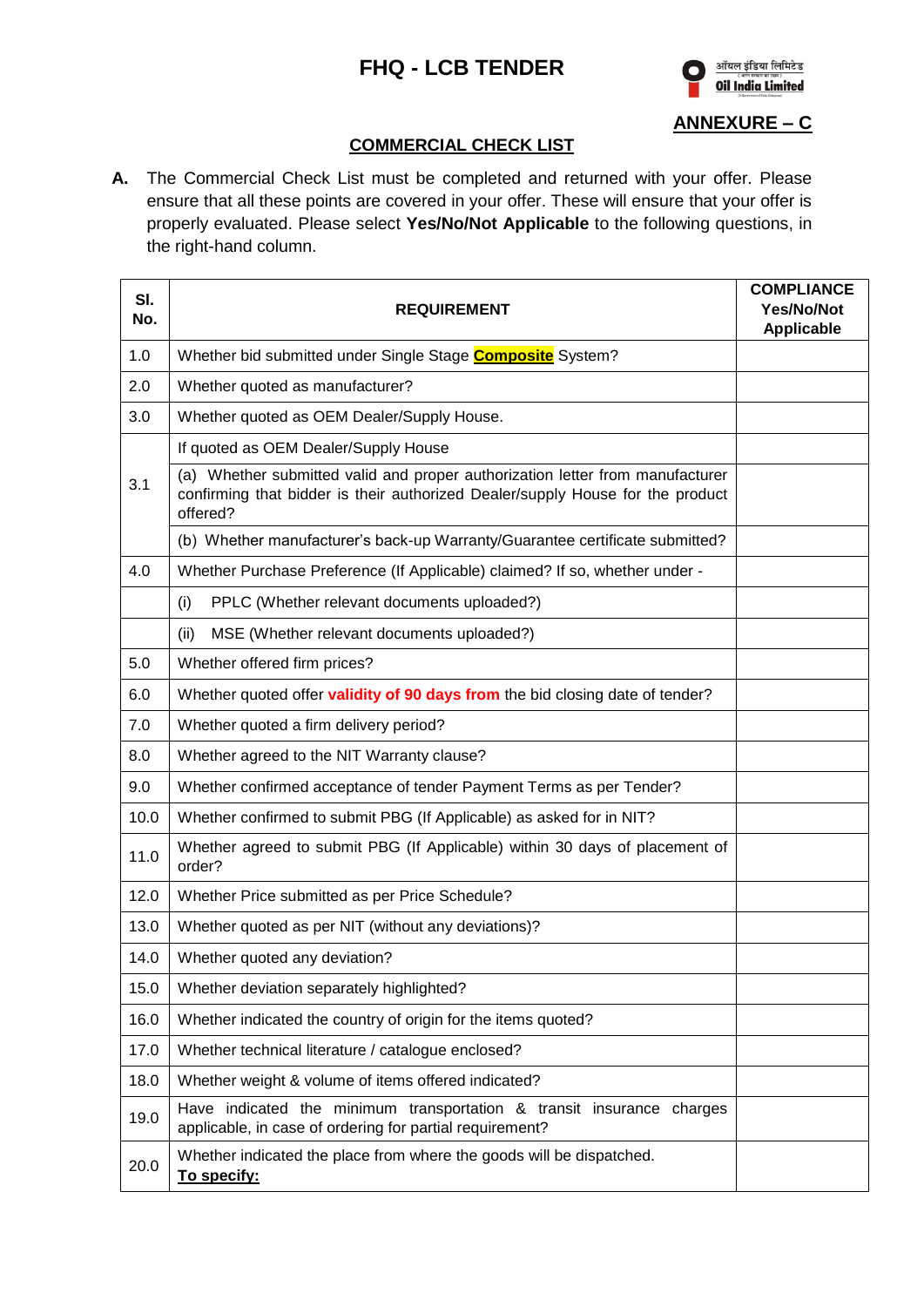

| SI.<br>No. | <b>REQUIREMENT</b>                                                                                                                                                                                                                                                                                                                                                                                                                                                                                                                                                                                                                                                                                   | <b>COMPLIANCE</b><br>Yes/No/Not<br><b>Applicable</b> |
|------------|------------------------------------------------------------------------------------------------------------------------------------------------------------------------------------------------------------------------------------------------------------------------------------------------------------------------------------------------------------------------------------------------------------------------------------------------------------------------------------------------------------------------------------------------------------------------------------------------------------------------------------------------------------------------------------------------------|------------------------------------------------------|
| 21.0       | Whether road transportation charges up to Duliajan quoted?                                                                                                                                                                                                                                                                                                                                                                                                                                                                                                                                                                                                                                           |                                                      |
| 22.0       | Whether offered Ex-works price is including packing/forwarding charges?                                                                                                                                                                                                                                                                                                                                                                                                                                                                                                                                                                                                                              |                                                      |
| 23.0       | Whether indicated import content in the offer?                                                                                                                                                                                                                                                                                                                                                                                                                                                                                                                                                                                                                                                       |                                                      |
| 24.0       | Whether offered Deemed Export prices?                                                                                                                                                                                                                                                                                                                                                                                                                                                                                                                                                                                                                                                                |                                                      |
| 25.0       | Whether all applicable Taxes & Duties have been quoted?                                                                                                                                                                                                                                                                                                                                                                                                                                                                                                                                                                                                                                              |                                                      |
| 26.0       | Whether Integrity Pact with digital signature uploaded?                                                                                                                                                                                                                                                                                                                                                                                                                                                                                                                                                                                                                                              |                                                      |
| 27.0       | Whether all the clauses in the Integrity Pact (If Applicable) have been accepted?                                                                                                                                                                                                                                                                                                                                                                                                                                                                                                                                                                                                                    |                                                      |
| 28.0       | Whether indicated 'Local Content' required as per PPLC Policy (If Applicable)?                                                                                                                                                                                                                                                                                                                                                                                                                                                                                                                                                                                                                       |                                                      |
| 29.0       | Whether indicated the import content in Price Bid?                                                                                                                                                                                                                                                                                                                                                                                                                                                                                                                                                                                                                                                   |                                                      |
| 30.0       | Have you indicated the applicable HSN Code item-wise in price bid?                                                                                                                                                                                                                                                                                                                                                                                                                                                                                                                                                                                                                                   |                                                      |
| 31.0       | Please specify the following details:<br>(a) Gross weight in kg (Approximate) -<br>(b) Net Weight in kg (Approximate) -<br>(c) Gross volume in cu. mtr. (Approximate) -                                                                                                                                                                                                                                                                                                                                                                                                                                                                                                                              |                                                      |
| 32.0       | Goods, materials to be supplied shall be new, of recent make, of the best quality<br>& workmanship and shall be guaranteed by the Seller for a period 18 months<br>from the date of dispatch / shipment or 12 months from the date of receipt at<br>destination, whichever is earlier against defects arising from faulty materials,<br>workmanship or design. Defective goods / materials or parts notified by OIL to<br>the Seller shall be replaced immediately by the Seller on F.O.R destination basis<br>including payment of all taxes and duties at Seller's expense. This guarantee<br>shall survive and hold good not-withstanding inspection, payment for and<br>acceptance of the goods. |                                                      |
| 33.0       | The items covered in this Tender shall be used by Oil India Limited in the<br>PEL/ML areas and hence <b>concessional GST @5% (for indigenous bidder)</b> will<br>be applicable as per Govt. Policy in vogue.                                                                                                                                                                                                                                                                                                                                                                                                                                                                                         |                                                      |
| 34.0       | Successful bidder shall arrange to provide all necessary documents (invoice<br>etc.) to OIL for applying Essentiality Certificate at least one (01) month prior to<br>stipulated Delivery date. Further, Successful bidder shall affect dispatch only on<br>receipt of relevant certificates/ shipment clearance from OIL, failing which all<br>related liabilities shall be to Supplier's account.                                                                                                                                                                                                                                                                                                  |                                                      |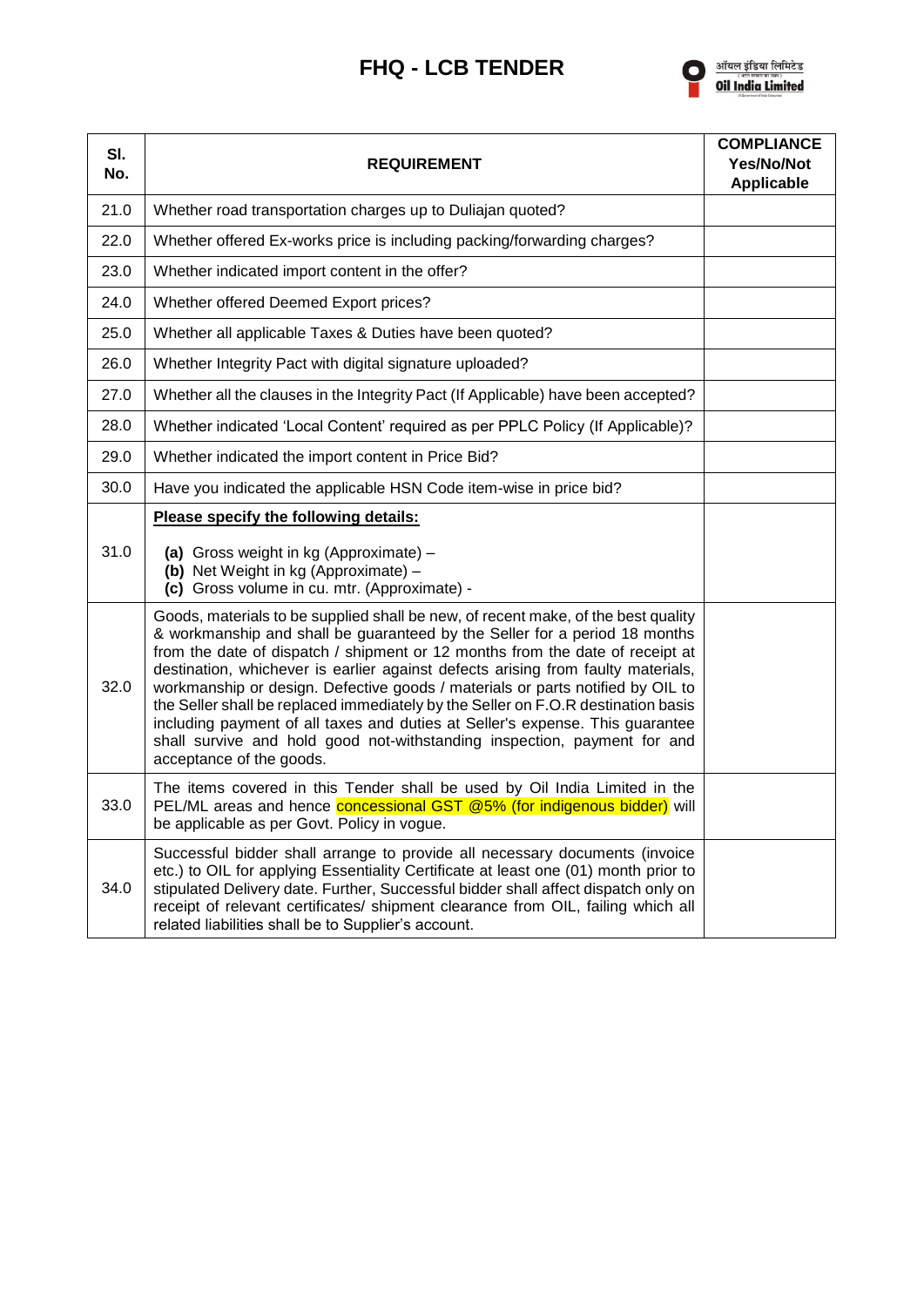

#### **B. ADDITIONAL INFORMATION (To be filled up by bidder and submit along with Technical Bid)**:

| SI.<br>No.     | Requirement                                                                                                                                                                                                                                                                                                                                          | <b>Bidder's Reply</b> |
|----------------|------------------------------------------------------------------------------------------------------------------------------------------------------------------------------------------------------------------------------------------------------------------------------------------------------------------------------------------------------|-----------------------|
| $\mathbf{1}$   | Offer reference & Date                                                                                                                                                                                                                                                                                                                               |                       |
| $\mathbf 2$    | Name, Address, Phone No & E-mail of<br><b>Bidder</b>                                                                                                                                                                                                                                                                                                 |                       |
| 3              | Bank details of Bidder                                                                                                                                                                                                                                                                                                                               |                       |
| 4              | Name of Manufacturer                                                                                                                                                                                                                                                                                                                                 |                       |
| 5              | <b>Bid validity</b>                                                                                                                                                                                                                                                                                                                                  |                       |
| 6              | <b>Payment Terms</b>                                                                                                                                                                                                                                                                                                                                 |                       |
| $\overline{7}$ | <b>Guarantee/Warranty Terms</b>                                                                                                                                                                                                                                                                                                                      |                       |
| 8              | <b>Delivery Period</b>                                                                                                                                                                                                                                                                                                                               |                       |
| 9              | Country of Origin                                                                                                                                                                                                                                                                                                                                    |                       |
| 10             | Port of Despatch/Despatching Station                                                                                                                                                                                                                                                                                                                 |                       |
| 11             | Confirm submission Integrity pact, if<br>required as per NIT                                                                                                                                                                                                                                                                                         |                       |
| 12             | Confirm acceptance of PBG clause, if<br>required as per NIT                                                                                                                                                                                                                                                                                          |                       |
| 13             | Compliance to:<br><b>Liquidated Damage</b><br>Warranty/Guarantee<br>Arbitration/Resolution of Dispute<br>Force Majeure<br>Applicable laws                                                                                                                                                                                                            |                       |
| 15             | Confirm submission of undertaking towards<br>authenticity of submitted documents.                                                                                                                                                                                                                                                                    |                       |
| 16             | Exception/Deviations quoted, if any, to be<br>given in details or refer to respective page<br>of the bid documents w.r.t. "General Terms<br>& Conditions" for e-Procurement as per<br>MM/LOCAL/E-01/2005-<br><b>Booklet</b><br>NO.<br>May2020 for E-procurement (LCB Tenders)<br>Amendment<br>including<br>and Addendum<br>submitted in this regard? |                       |
| 17             | Whether submitted<br>all<br>the<br>applicable<br>Annexures as per document "General<br>Terms & Conditions" for e-Procurement as<br>per Booklet NO. MM/LOCAL/E-01/2005-<br>May2020 for E-procurement (LCB Tenders)<br>including Amendment and Addendum.                                                                                               |                       |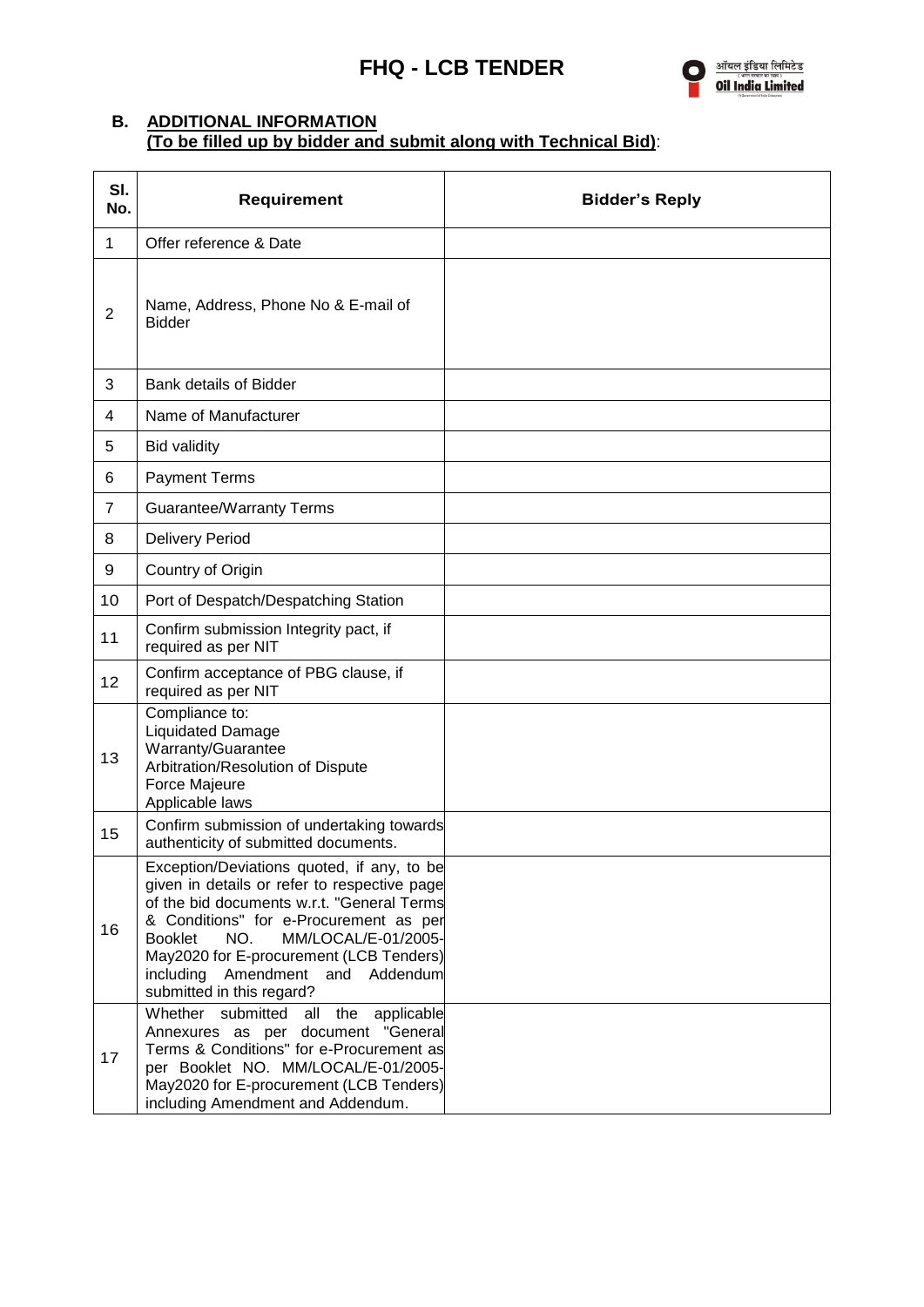

## **ANNEXURE – D**

#### **TECHNICAL CHECKLIST**

The Technical Check List must be completed and returned with your offer. Please ensure that all these points are covered in your offer. These will ensure that your offer is properly evaluated. Please select **Yes/No/Not Applicable** to the following questions, in the right-hand column.

| SI.<br>No. | <b>Descriptions</b>                                                                                                                                                                 | <b>Compliance</b><br><b>Yes/No/Not</b><br>applicable | <b>Remarks</b> |
|------------|-------------------------------------------------------------------------------------------------------------------------------------------------------------------------------------|------------------------------------------------------|----------------|
| 1.         | Whether the items would be brand new,<br>unused & of prime quality?                                                                                                                 |                                                      |                |
| 2.         | Whether the item would be free from all<br>&<br>fault<br>defects<br>in<br>material.<br>workmanship & manufacture and shall<br>be in full conformity with ordered<br>specifications? |                                                      |                |
| 3.         | Whether the defective item / parts, if<br>any, rejected by OIL will be replaced by<br>the bidder free of cost?                                                                      |                                                      |                |
| 4.         | Whether mentioned the name of<br>manufacturer, country of origin and port<br>of shipment (As Applicable)?                                                                           |                                                      |                |
| 5.         | Whether the offered part number /<br>model number details have been<br>mentioned in the bid document                                                                                |                                                      |                |
| 6.         | Please confirm that the offered item(s)<br>is / are interchangeable and compatible<br>with the existing/ tendered item(s) as<br>per tendered specification.                         |                                                      |                |
| 7.         | Whether<br>uploaded<br>the<br>technical<br>literature(s) relevant to the technical<br>specification of the tendered item (s)?                                                       |                                                      |                |
|            | Whether<br>uploaded<br>supporting<br>documents regarding MII / MSME / PP-<br>claiming any<br>benefit of<br>LC -<br>etc.<br>preference (if specified in tender), if<br>applicable?   |                                                      |                |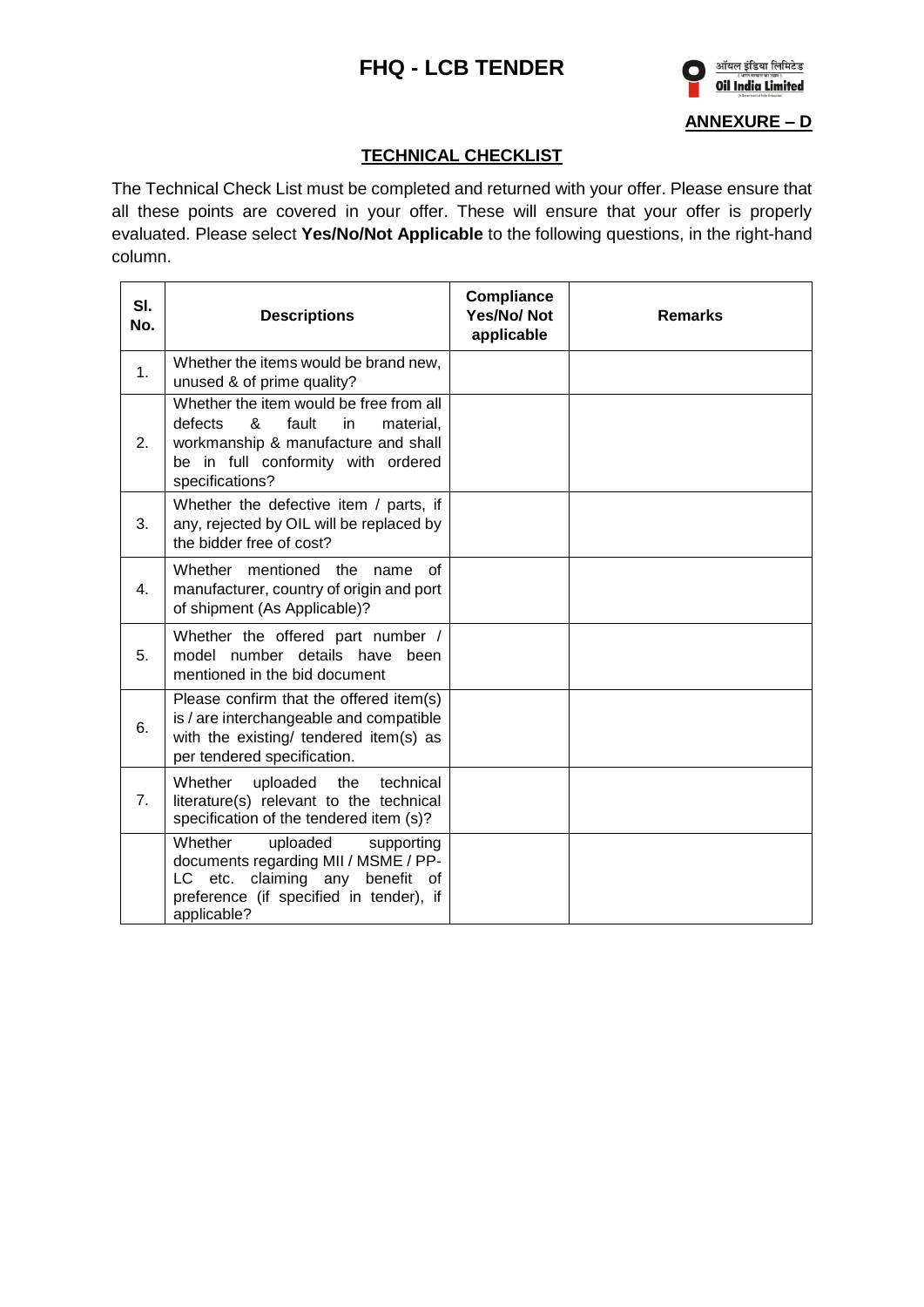

# **PRICE BID FORMAT**

**(Uploaded as attachment in the Attachment Tab "Notes and Attachments" only in e-portal)**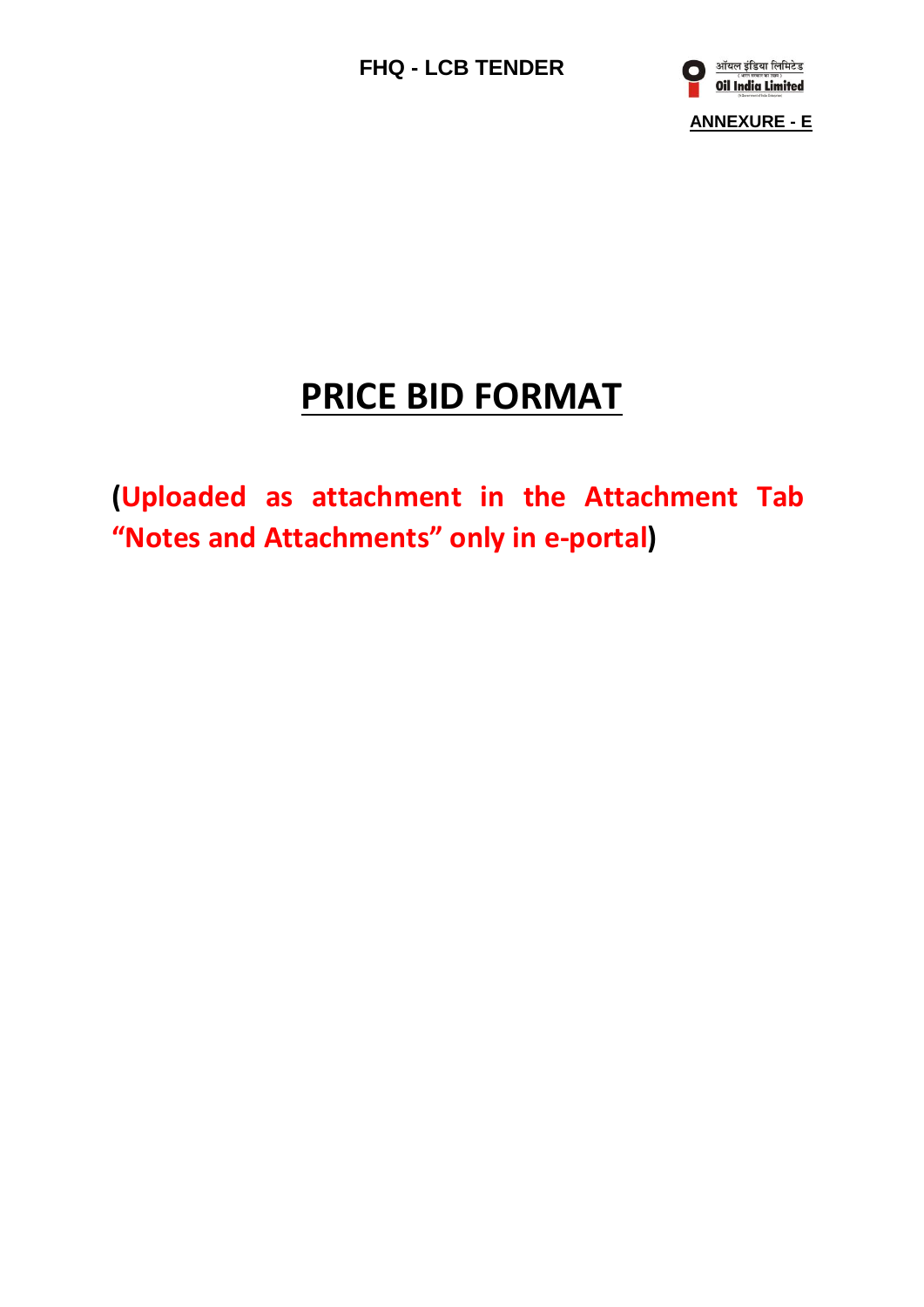

## **PRICE SCHEDULE – DOMESTIC BIDDERS**

*(Bidders should fill up, sign and upload this price schedule [Annexure -E under "Notes & Attachments" > "Attachments" only. The filled-up price breakup should not be uploaded in Technical RFx Response folder)*

| <b>BIDDER'S NAME</b>    |  |
|-------------------------|--|
| <b>TENDER NO.</b>       |  |
| <b>BID CLOSING DATE</b> |  |
| <b>CURRENCY QUOTED</b>  |  |

| Item at tender SI. No.                                                    |  |  |  |
|---------------------------------------------------------------------------|--|--|--|
| <b>Material Description</b>                                               |  |  |  |
| Quantity                                                                  |  |  |  |
| <b>Unit of Measure</b>                                                    |  |  |  |
| <b>Unit Price</b>                                                         |  |  |  |
| <b>TOTAL MATERIALS VALUE</b>                                              |  |  |  |
| <b>Packing &amp; Forwarding Charges</b>                                   |  |  |  |
| <b>EX- WORKS VALUE</b>                                                    |  |  |  |
| <b>GST (including Compensatory Cess, if any)</b>                          |  |  |  |
| TOTAL F.O.R. DESPATCHING STATION VALUE                                    |  |  |  |
| Inland Freight charges up to Destination                                  |  |  |  |
| Applicable GST on freight charges (Please indicate the rate and SAC code) |  |  |  |
| <b>Insurance Charge including GST</b>                                     |  |  |  |
| TOTAL F.O.R. DESTINATION, DULIAJAN VALUE                                  |  |  |  |
| <b>Total Amount in Words:</b>                                             |  |  |  |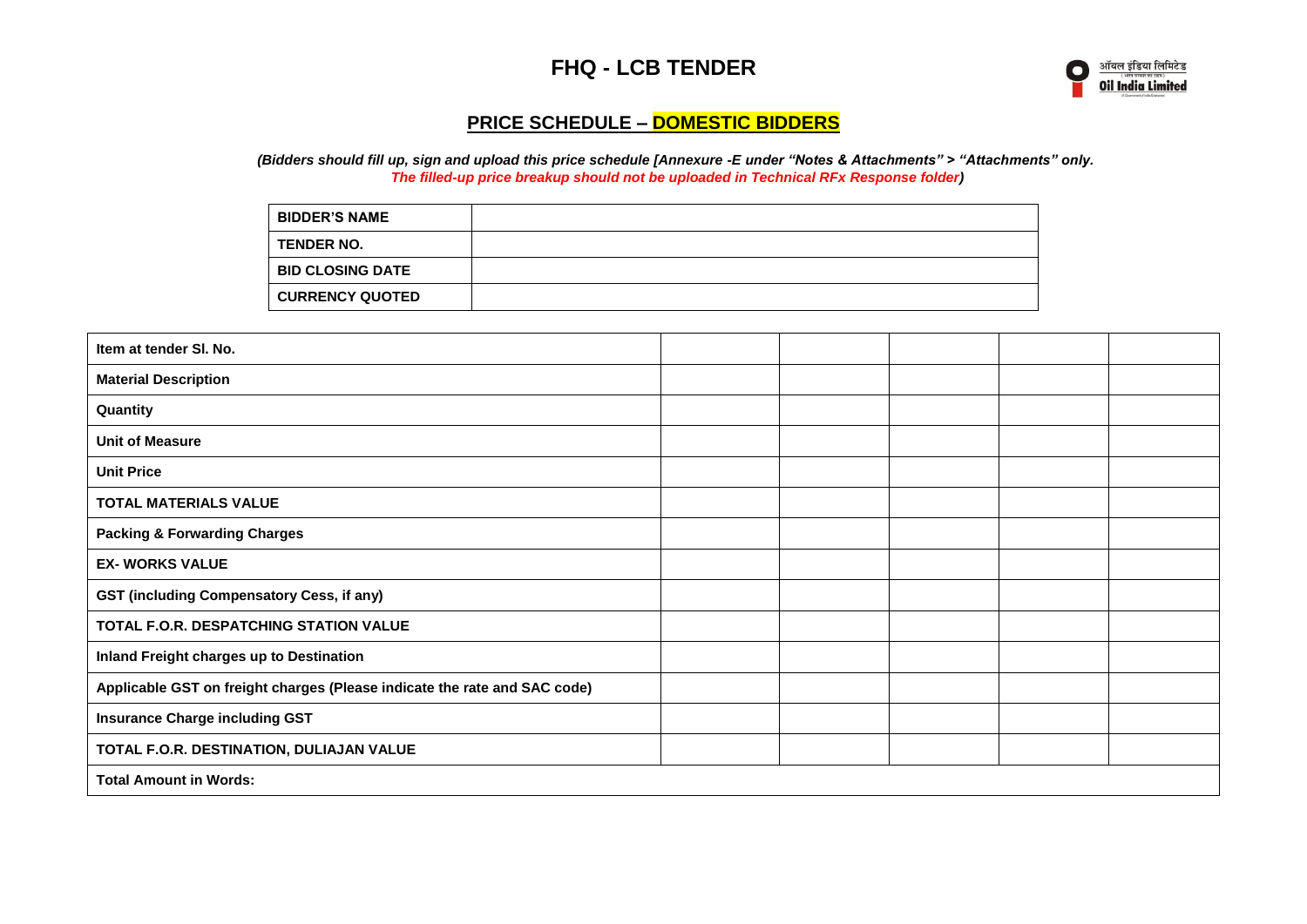

| <b>HSN Code</b>             |  |  |  |
|-----------------------------|--|--|--|
| Total weight of consignment |  |  |  |
| Total volume of consignment |  |  |  |
| Total Local Content         |  |  |  |
| Total Import content        |  |  |  |

**Notes:** 

- *(i) In the event of computational error between unit price and total price, unit price shall prevail and adopted for evaluation. Similarly, in the event of discrepancy between words and quoted figure, words will prevail.*
- *(ii) GST should be quoted separately. If GST is not shown separately the offer will be considered to be inclusive of all taxes and will be binding on the bidder.*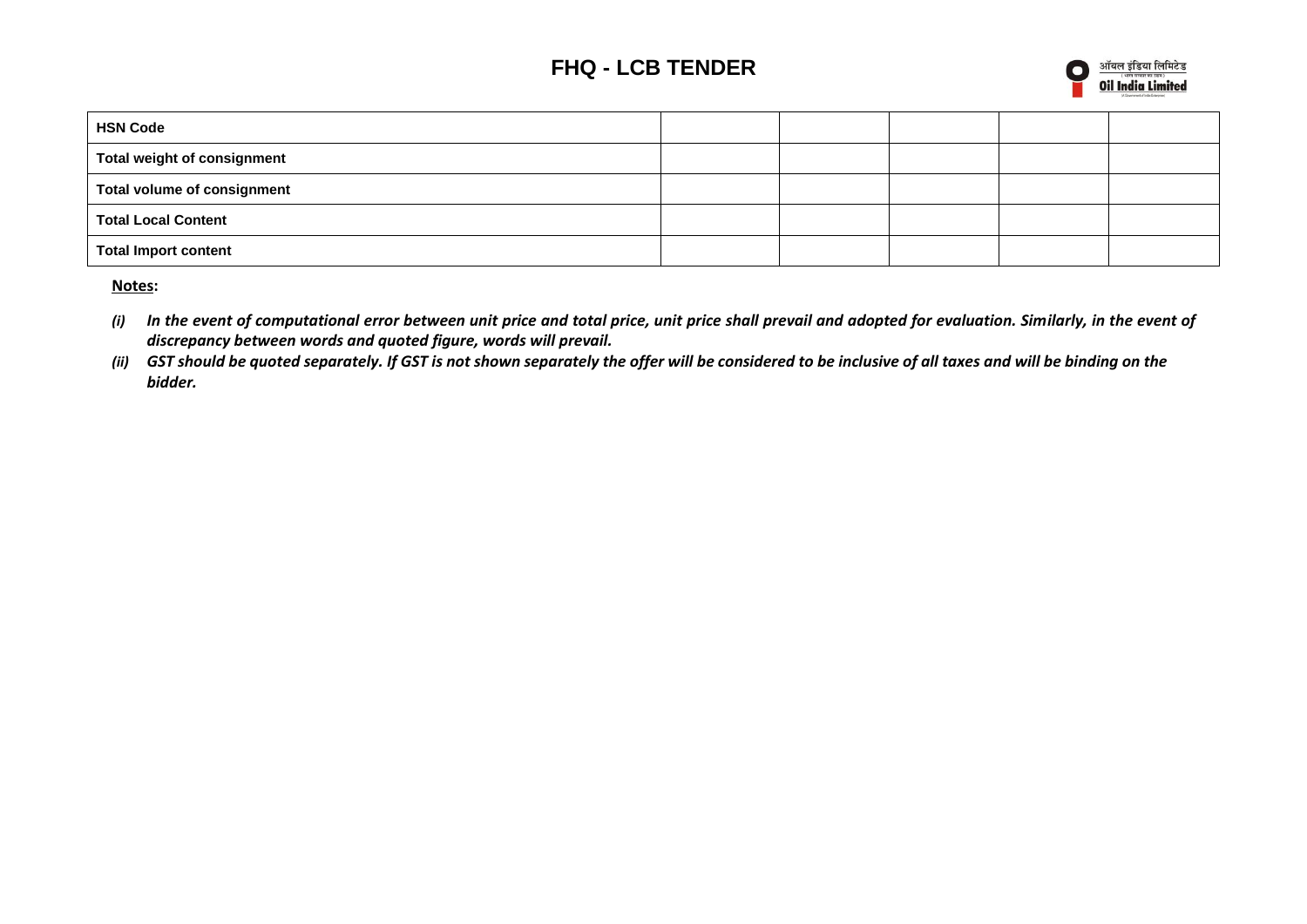

#### **ANNEXURE - F**

| Format of undertaking<br>information/documents                      |  |               |  | by Bidders towards submission | of | authentic                         |
|---------------------------------------------------------------------|--|---------------|--|-------------------------------|----|-----------------------------------|
| (To be typed on the letter head of the bidder)                      |  |               |  |                               |    |                                   |
| Ref. No                                                             |  |               |  |                               |    | Date $\_\_\_\_\_\_\_\_\_\_\_\_\_$ |
| Sub: Undertaking of authenticity of information/documents submitted |  |               |  |                               |    |                                   |
| Ref: Your tender No.                                                |  | Dated _______ |  |                               |    |                                   |
| To,                                                                 |  |               |  |                               |    |                                   |
| The HOD-Materials                                                   |  |               |  |                               |    |                                   |
| Materials Deptt,                                                    |  |               |  |                               |    |                                   |
| OIL, Duliajan                                                       |  |               |  |                               |    |                                   |

Sir,

With reference to our quotation against your above-referred tender, we hereby undertake that no fraudulent information/documents have been submitted by us.

We take full responsibility for the submission of authentic information/documents against the above cited bid.

We also agree that, during any stage of the tender/contract agreement, in case any of the information/documents submitted by us are found to be false/forged/fraudulent, OIL has right to reject our bid at any stage including forfeiture of our EMD and/or PBG and/or cancel the award of contract and/or carry out any other penal action on us, as deemed fit.

Yours faithfully, For (type name of the firm here)

Signature of Authorised Signatory Name : Designation : Phone No. Place : Date : (Affix Seal of the Organization here, if applicable)